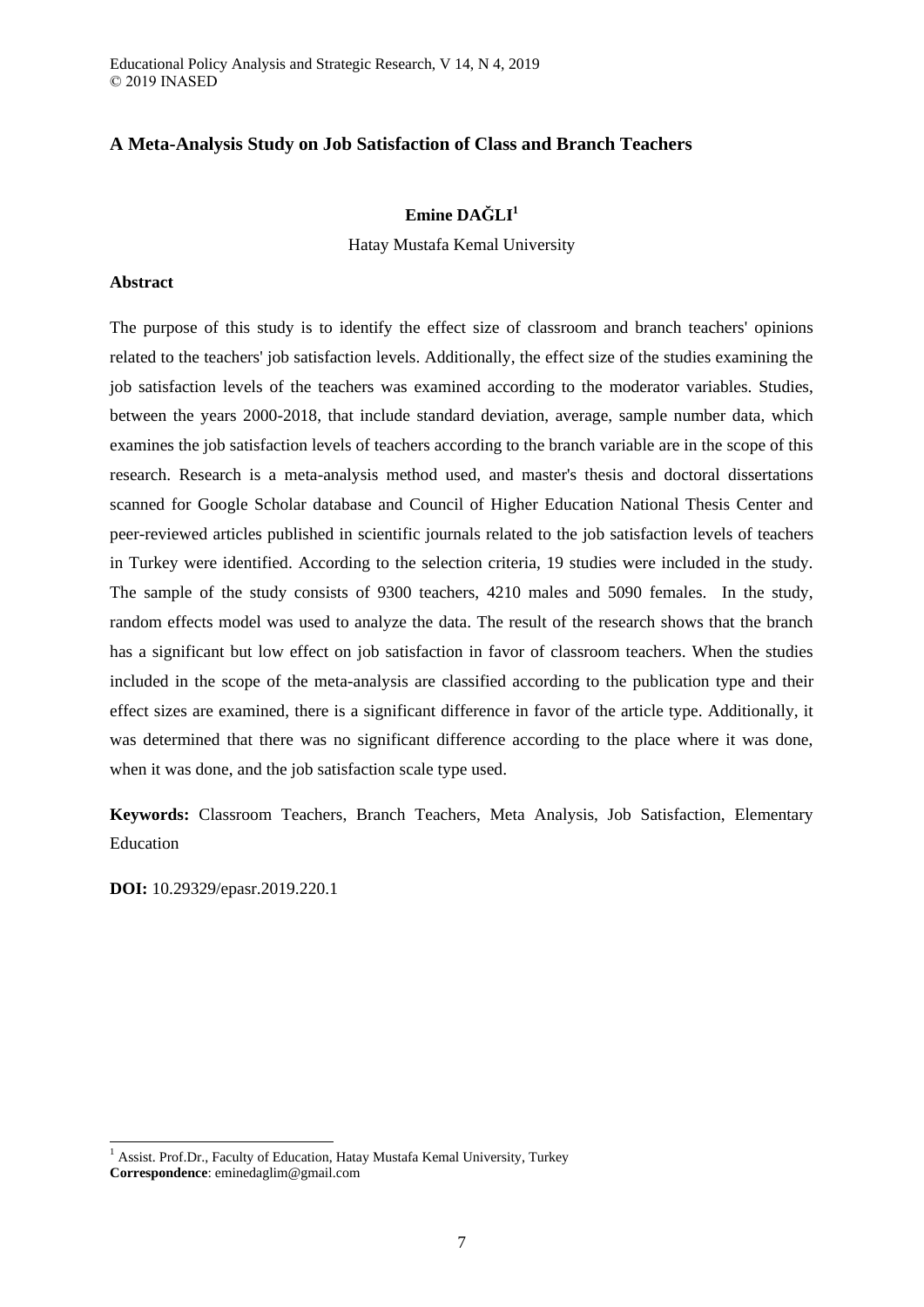#### **Introduction**

Nowadays, an increasing number of people expect and demand that their jobs and works are meaningful (Drucker, 2011). It can be said that job and life satisfaction will increase with the individual seeing his/her job meaningful. Job satisfaction refers to people's feelings and beliefs about their current jobs (George & Jones, 2005). Job satisfaction (Saari and Judge, 2004), which is one of the most widely studied topics in the field of organizational behavior, is very important in increasing the productivity of employees and continuing their excitement to be motivated to do their best. As employee satisfaction increases, the understanding of loyalty towards the organization develops, and the separation from the organization or change of work rarely occurs. Unhappy employees, not seeing their work meaningful, cannot be motivated to work, or they cannot give all their efforts to work for a long time (Jenaibi, 2010). Therefore, it can be said that job satisfaction plays a vital role in people's lives.

Job satisfaction, affecting physical and psychological well-being of employees, mobility, not coming to work and organizational loyalty, is important in the organizational level as well as the individual level (Briones, Taberner, & Arenas, 2010). Job satisfaction refers to the fact that all environmental factors bring happiness to the individual or to love the work of the individual and to look at the work life positively (Sisman & Turan, 2004). According to Locke (1976), the positive emotional state or satisfaction resulting from the evaluation of work or job experience is an indication of job satisfaction. Job satisfaction is closely related to the variables of pay, promotion, and employment acquisition, coping with business-related issues, dealing with interest in the work, lack of physically exhausting work, performance rewards, good working conditions, high self-confidence, role conflict and uncertainty (Locke, 1976).

While the relationship between job satisfaction and motivation is critical in the long-term development of any education system in the world, it can be expressed as the determinants of success in education and the performance of teachers (Ololube, 2006). High job satisfaction increases teacher motivation. When teachers feel good about their work and are motivated by their work, students' intrinsic motivation and achievements are increasing (Bauer, 2000; Moe, Pazzaglia & Ronconi, 2010; Morgan & O'Leary, 2004; Smerek & Peterson, 2007, Sonmezer & Eryaman, 2008). Job satisfaction contributes to the monitoring of students' appropriate scientific skills and academic achievement by teachers (Caprara, Barbaranelli, Stecca, & Malone, 2006). Research shows that individuals with high job satisfaction are more creative and show more endurance (Zhou & George, 2001). In other words, it can be said that successful teachers are creative and do their jobs with passion, and they are very effective in their students' achievements. Teachers with high job satisfaction may be expected to stay in their jobs longer, to be more sensitive about their jobs and to have more consistent interaction with their students. Therefore, it can be expected that the work performance of the teachers with high job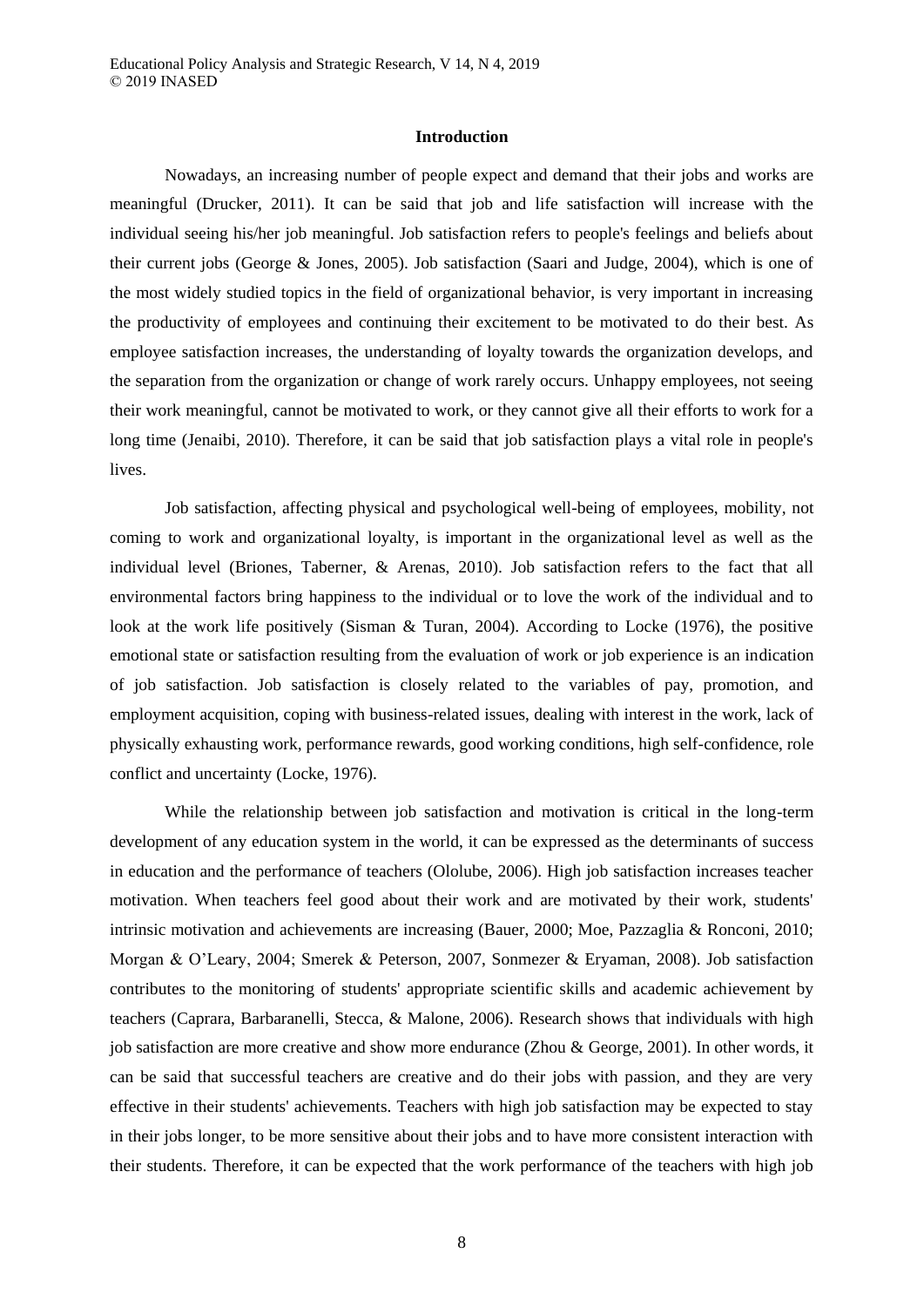satisfaction will be higher (Buyukgoze & Yilmaz, 2017; Kennedy, 2014). It is generally accepted that the instructional performance of teachers plays a fundamental role in the students' learning process. The teaching performance of teachers who love their profession is of great importance in the effective functioning of the education system. Professional activities covering a significant part of the teachers' life is one of the prerequisites that will enable a more successful and healthy society (Demirel, 2014).

Dinham and Scott (1998) explained the teachers' job satisfaction model in a three-factor structure. The first is the internal aspect of teaching, the second is environmental factors for the school, and the third is school-based factors. Working with students, monitoring students' learning and development, student success, teacher success, changing student attitudes and behaviors in a positive way, recognition, mastery, development and positive relations are the internal aspects of teaching. Environmental factors for the school are changing of the educational policies and procedures, increased expectations from school, solving social problems, low status of teaching profession in society, insufficient school managers, environmental threats, new responsibilities in school, increasing administrative workload. School-based factors include school values, negative student behaviors and time pressure, as well as relationships with teachers, families and administrators (Dinham & Scott, 1998).

In many countries, researches on job satisfaction of teachers is carried out in primary and secondary schools. In the studies conducted on the job satisfaction of teachers in official primary schools in Turkey, it was determined that teachers' job satisfaction was not high (Bil, 2018; Buyukgoze & Ozdemir, 2017; Colak, Altinkurt, & Yilmaz, 2017; Sarpkaya, 2000; Tasdan &Tiryaki, 2008; Yilmaz, 2012). However, the lack of competitive opportunities, whether the salary to be fair, the possibility of realizing the expectations for the future and the amount of salary received in Turkey are among the subjects where the teachers' job satisfaction is the least (Yilmaz, 2012). According to Demirel (2014), there is a significant relationship between job satisfaction of teachers and general life satisfaction. According to the results of a research conducted by Altinkurt and Yilmaz (2012), the values of management and organizational justice are workers' significant precursor of job satisfaction. As teachers 'job satisfaction levels increase, teachers' organizational citizenship behaviors (Yilmaz (2012), organizational commitment levels (Demirtas, 2010) and autonomy behaviors (Colak, Altinkurt, & Yilmaz, 2017) increase.

Another variable that has a strong relationship with teachers' job satisfaction is the leadership behavior of school administrators (Bilir, 2007; Boyaci, Karacabey & Bozkus, 2018; Yilmaz & Boga, 2011). In general, teachers are more satisfied with their work when they perceive school principals as sharing knowledge with others, giving authority, and keeping communication channels open with teachers (Bogler, 2001). According to Bil (2018), while the confidence in the principals in schools increases, the job satisfaction of the teachers increases, and the schools develop into a learning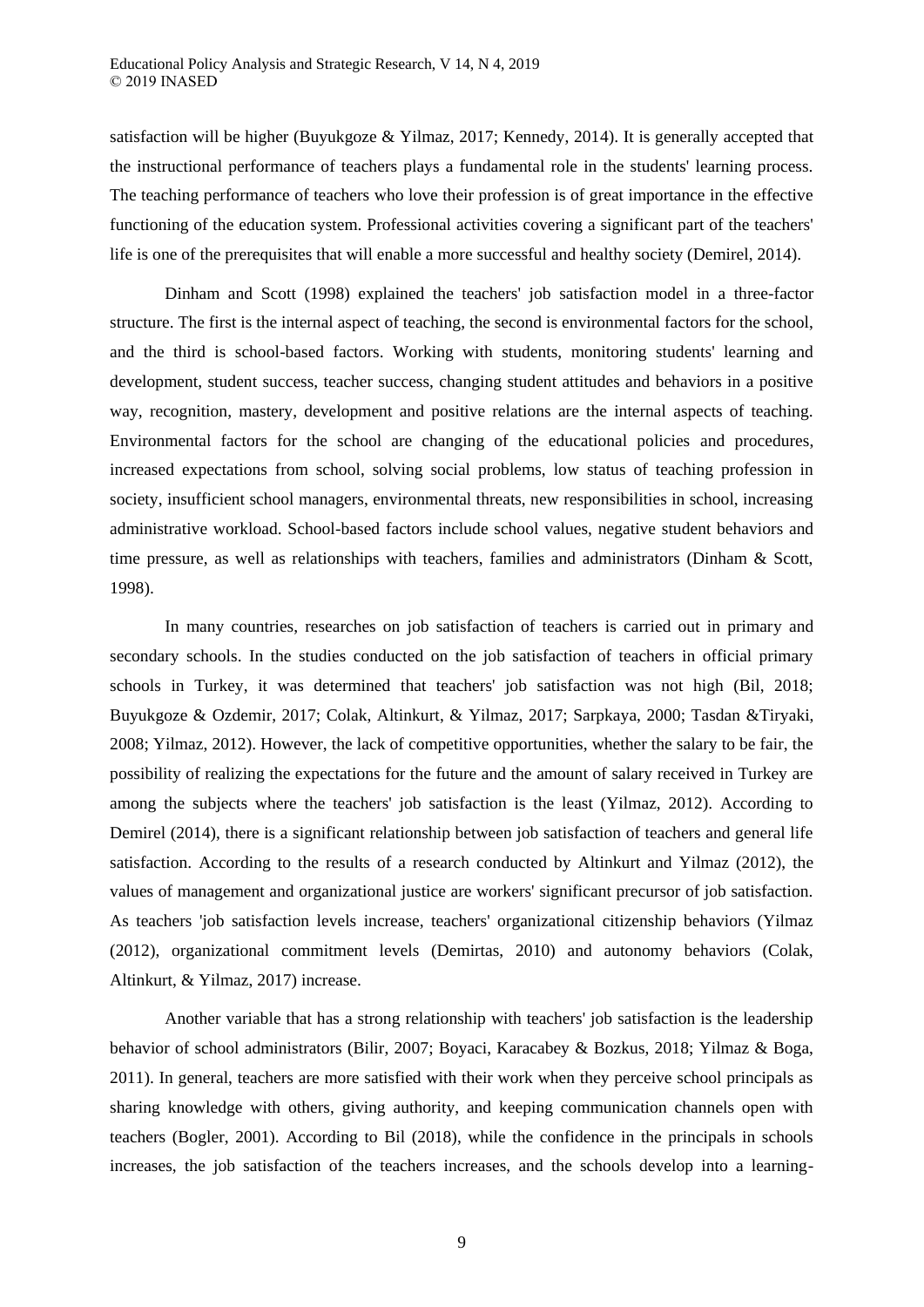oriented structure. In other words, there are positive and meaningful relationships between the level of organizational learning and the job satisfaction of teachers in schools (Bil, 2018; Karabag-Kose, 2014). The accessible and supportive approaches of school principals directly affect teachers' job satisfaction. In addition, the fact that school leaders create a positive school environment creates positive feelings among teachers. For this reason, it is necessary to maximize teacher engagement, unity of purpose and principal support to increase teachers' job satisfaction (Aldridge & Fraser, 2016).

One of the most important variables that increase teachers' job satisfaction is self-efficacy perception (Buluc & Demir, 2015; Briones, Taberner, Arenas, 2010; Caprara et al. 2006; Peng & Mao, 2015; Skaalvik & Skaalvik, 2014; Stephanou, Gkavras, & Doulkeridou, 2013; Telef, 2011). Individuals with high self-efficacy perception are more determined when they face difficulties. They also improve their morale faster when they fail. They are more likely to achieve the result they want and thus a high level of satisfaction arises. In other words, individuals with high self-efficacy obtain high job satisfaction when they are more determined to deal with the challenges of the work (Judge et al., 2003). Teacher's self-efficacy is the teacher's belief in the ability to organize and execute the path that is followed to successfully undertake a specific teaching task (Bandura, 1997). Teachers who strongly believe in the ability to encourage students to learn, enable students to gain experience based on deeper knowledge. Teachers who have self-doubts about instructional competence in the classroom environment negatively affect students' cognitive development and abilities (Bandura, 1997). In addition, job satisfaction levels of teachers who have competencies to choose appropriate teaching strategies, have effective classroom management skills, and ensure active participation of students, increase (Telef, 2011). In other words, it can be said that the belief in one's professional competence plays an important role in job satisfaction.

It was concluded that the stress and burnout levels of teachers significantly affect job satisfaction (Diri & Kiral, 2016; Gamsiz, Yazici, & Altun, 2013; Liu & Ramsey, 2008; Yorulmaz, Colak, & Altinkurt, 2017). In a study by Liu and Ramsey (2008), it was found that stress caused by poor working conditions negatively affected teachers' job satisfaction; lack of time for preparation and planning for the lesson and excessive workload have been found to reduce job satisfaction. In the meta-analysis study conducted by Yorulmaz, Colak and Altinkurt (2017), where the relation between teachers' job satisfaction and burnout is researched, it was found out that teachers with emotional exhaustion and personal failure had lower job satisfaction.

There are many studies done to identify the relationships between teachers' job satisfaction and demographic variables. In a meta-analysis study conducted by Costanza (2012) to identify the relationships between teachers' job satisfaction and age variables, it was found that "Baby Boomers" generation had higher job satisfaction than the X and Y generation. Bolin (2007) found that there was a significant relationship between age variable and job satisfaction, teachers' perception of self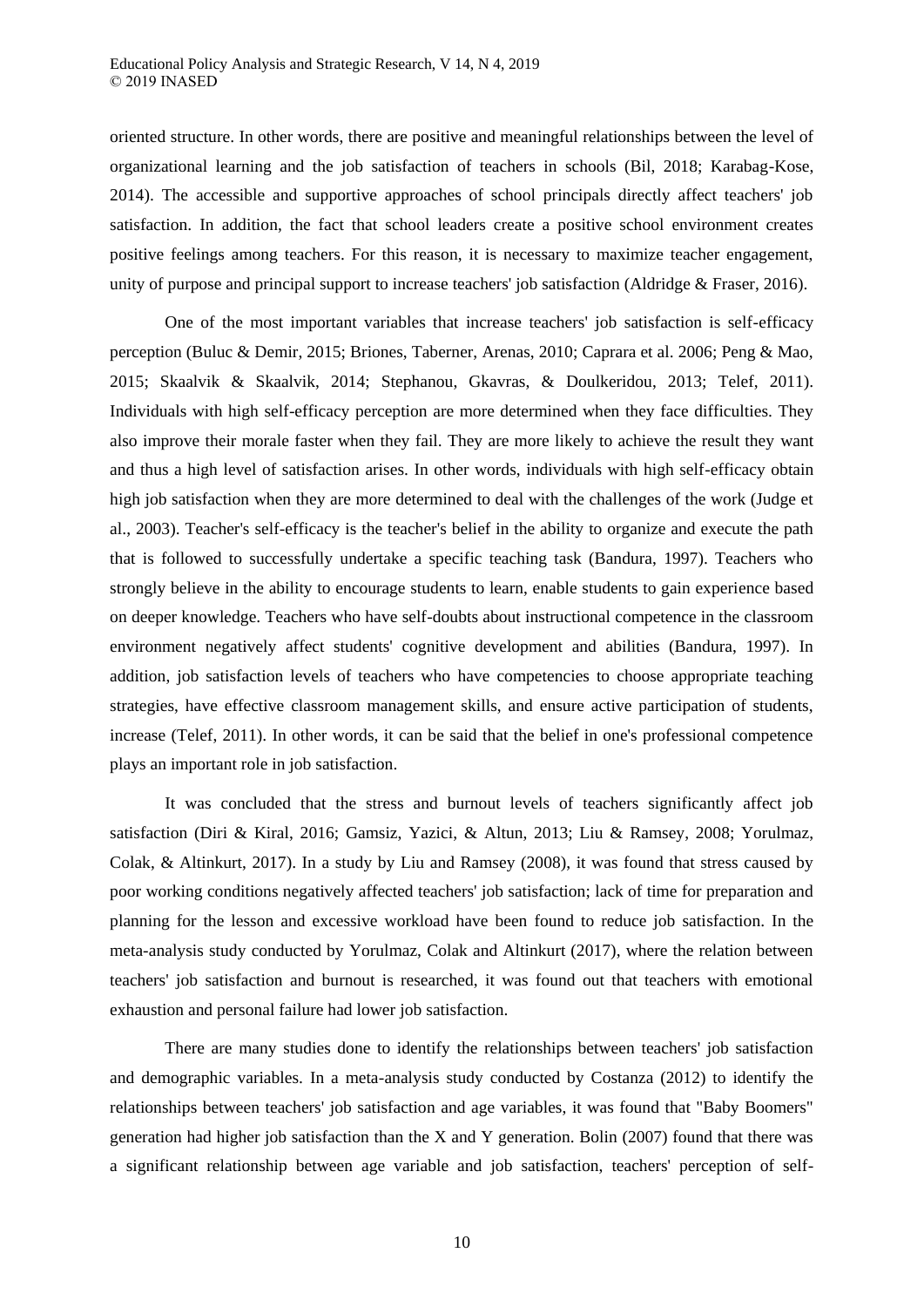realization increased as their age increased, and they were more satisfied with their salaries and colleagues. In some studies conducted in our country, it has been determined that job satisfaction increases as age and seniority increase (Aydin, Akyuz, Yildirim and Kose, 2016; Demirel, 2014; Gencturk 2008; Karakaya and Coruk, 2017). In some studies, there is no significant relationship between gender variable and job satisfaction (Altinkurt & Yilmaz, 2017; Bolin, 2007; Colak, Karakaya, & Coruk, 2017; Demirel, 2014; Kilic, 2011; Tasdan & Tiryaki 2008). However, in some studies, it was identified that male teachers' job satisfaction is higher than female teachers' (Buyukgoze & Yilmaz, 2017; Sarpkaya, 2000).

The concept of job satisfaction, in researches conducted in the field of educational sciences, is often dealt with quantitative research methods and meta-analysis method has been used in a limited number of studies in Turkey (Aydin, Sarier, & Uysal, 2013; Cogaltay, Yalcin, &Karadag, 2016; Gedik & Ustuner, 2017; Yorulmaz, Colak & Altinkurt, 2017). Therefore, meta-analysis studies are needed in educational research in our country. In particular, most of the meta-analysis studies are in the field of medicine; It has been identified that a small number of meta-analysis studies are carried out in the field of educational sciences. The results from the meta-analysis studies can lead the evidence-based educational management policies. Meta-analysis is an important statistical method because it provides a general data interpretation by using special statistical methods (Bakioglu & Goktas, 2018).

When the literature was examined, no meta-analysis studies on the effect of branch variable on job satisfaction levels of teachers were found. Knowing the effect of the branch variable on the job satisfaction variable allows the education principals to make some arrangements according to the classroom and branch teacher, thus finding more meaningful work, focusing on student learning, having high motivation, success and happiness in the job, less stress and burnout. In addition, by evaluating the results of the studies conducted in the literature, a holistic perspective can be created on teachers' job satisfaction levels in the literature. In this direction, identifying the effect size of job satisfaction levels according to the branches of teachers will contribute to the literature. In the light of these facts, related to teachers' job satisfaction levels in Turkey, it is aimed to identify the effect sizes of the views of classroom and branch teachers. The aim of this study is to identify the effect size of classroom and branch teachers about their job satisfaction levels. For this purpose, answers to the following questions were sought:

1. What are the frequency and percentage distributions related to the moderator variables of the studies included in the meta-analysis?

2. What is the overall effect size of classroom and branch teachers' opinions about job satisfaction levels?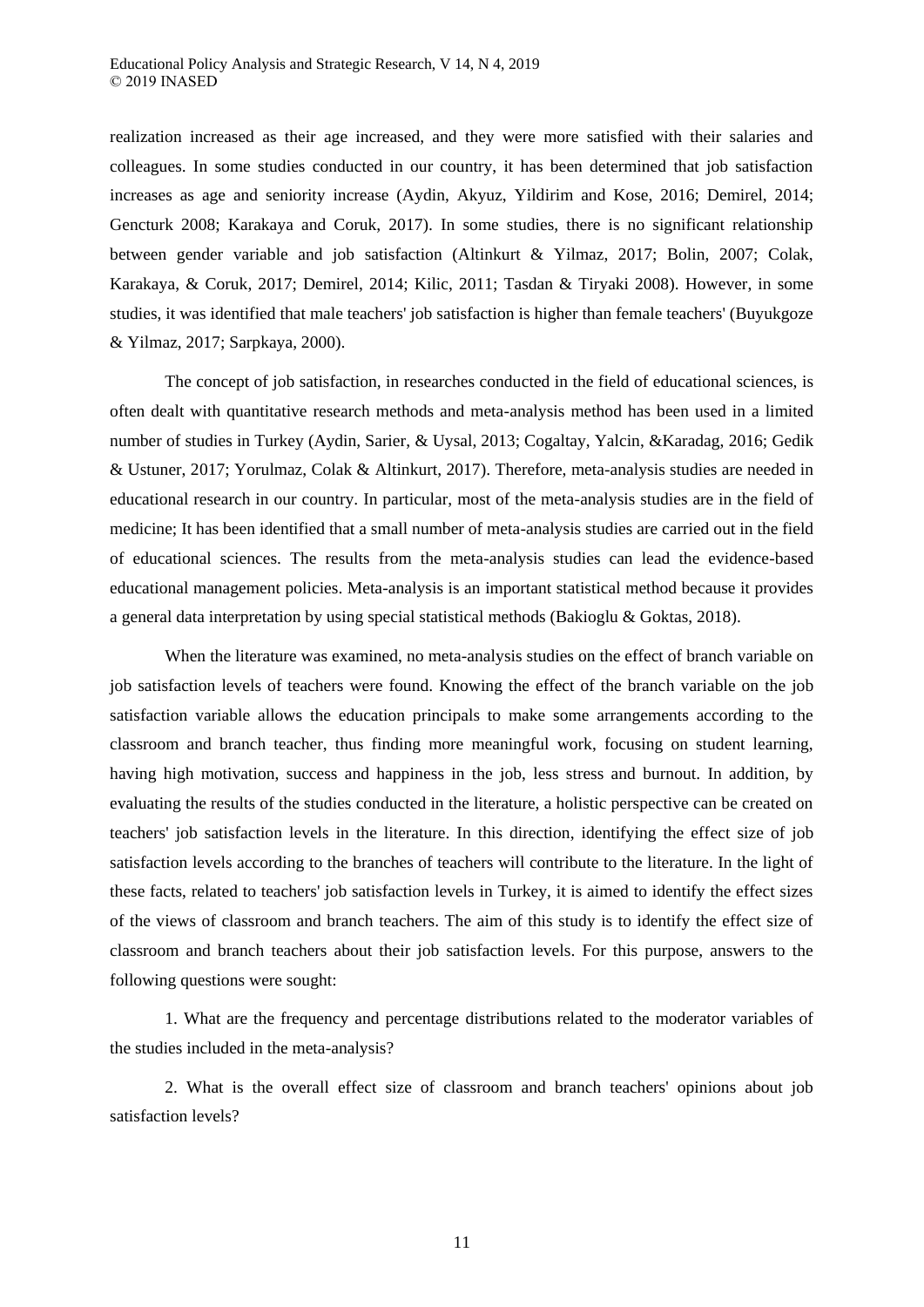3. Is there a meaningful difference between the effect sizes of studies examining teachers' job satisfaction levels in terms of the moderator variables (the type of publication, the year of conduct, the location and the type of scales used in the study) in the literature?

# **Method**

In this study, meta-analysis method was used to identify the effect size of teachers' job satisfaction levels in terms of the branch variable. Meta-analysis is the grouping of a subject, theme, or similar studies in the area under certain criteria and interpreting the quantitative findings of these studies (Dincer, 2014, p.13). Meta-analysis is a quantitative technique that uses specific measures such as effect size in determining the variable power of relationships for the studies involved in the analysis. Meta-analysis technique, unlike a single research results, indicates the importance of the results through many researches (Shelby and Vaske, 2008). Although there are generally differences in the results of independent studies, it can be stated that meta-analysis is a more reliable method of analysis that can interpret knowledge and provide researchers with a new and different perspective (Akgoz, Ercan, & Kan, 2004).

# **Data Collection**

In this research, researches which examined the job satisfaction levels of the teachers according to the branch variable were used. However, in order to prevent publication bias, some criteria have been determined when selecting the studies to be included in the meta-analysis.

The first criterion in the research; the data should be from peer-reviewed journals, and master's and doctoral theses about teachers' job satisfaction in Turkey. The HEC (Higher Education Council) National Thesis Center, ULAKBIM databases and Google Scholar database were searched for the studies to be included in the meta-analysis. In order to reach the relevant studies, the surveys were scanned using the key words "is doyumu (job satisfaction)" "is tatmini (job satisfaction)" and "job satisfaction". Papers such as symposium and congress presentations are not included. As a result of the literature review, 205 studies including 114 theses and 91 essays were obtained from the job satisfaction studies.

The second criterion of the study; in order to reach the effect size, these studies in the metaanalysis should be empirical studies, between the years 2000-2018 years, and in the primary schools, the sample should be divided into two groups as classroom and branch teachers. When the samples and methods of the studies were examined, it was seen that 27 studies were in compliance with these criteria.

The third criterion of the study; the sample size, arithmetic mean and standard deviation values for classroom and branch teachers were determined according to statistical information. In the study, the effect size was calculated with "Hedges g" which is frequently used in the literature. A total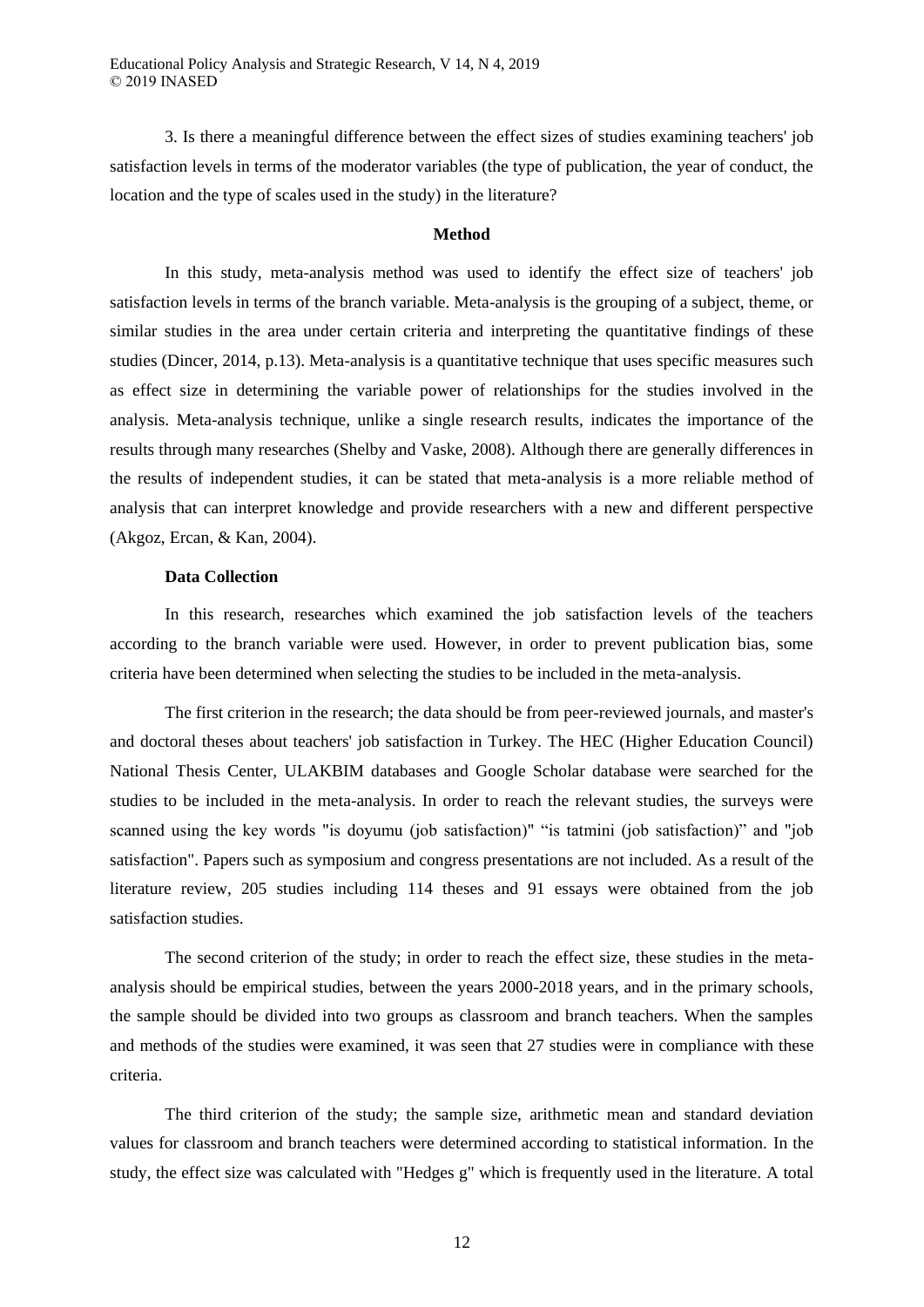of 19 studies, which examined the job satisfaction levels of the teachers and met the criteria required to calculate the effect size, were identified. 19 studies about the branch variable related to job satisfaction were conducted to cover 9300 teachers including 4210 males and 5090 females. In order to calculate the effect size, sample size, mean, arithmetic mean and standard deviation values of the classroom and branch teacher groups were examined. It was found that there were no standard deviation measurements in 4 of the studies and there were extreme values in 4 of them and 19 studies provided the required criteria. Aydin et al. (2016), Gunbayı (2001) Canbay (2007) and Ozkan (2017) were excluded from the scope of the study because they affect the normal distribution of data by looking at extreme values. As a result, 19 studies were decided to be included in the meta-analysis.

# **Data Coding**

In order to calculate the average effect size of teachers according to their branches, the classroom teachers represented the experimental group and the branch teachers represented the control group. While the positive sign indicates that the job satisfaction levels of the classroom teachers are higher compared to the branch teachers, the negative sign indicates that the branch teachers have higher levels of job satisfaction compared to their class teachers in terms of branch variable. The significance level of the statistical analysis was determined as .05. After the selection of the data, an appropriate coding form was forged. The main purpose of creating a form is to ensure that the whole feature of the study is coded in a way not to be overlooked (Bozalp-Unal, 2017, p.116).

The coding form used in the research is as follows:

- a) Publication type of studies
- b) Year of the studies
- c) Study conduct region
- c) Scale used in studies

An example of the coding form of the studies included in the meta-analysis is given in Table 1.

| No | <b>Authors</b>                  | Type of<br>Study | Year | Region                | Scale<br>preparation | N   |
|----|---------------------------------|------------------|------|-----------------------|----------------------|-----|
|    | Akkaya (2015)                   | Thesis           | 2015 | Aegean                | Adaptation           | 604 |
| 2  | <b>Basalp</b> (2001)            | Thesis           | 2001 | Marmara               | Adaptation           | 240 |
| 3  | Bilir (2007)                    | Thesis           | 2007 | Central Anatolia      | Adaptation           | 500 |
| 4  | Celik (2011)                    | <b>Thesis</b>    | 2011 | Mediterranean         | Adaptation           | 542 |
| 5  | Gencturk (2008)                 | <b>Thesis</b>    | 2008 | <b>Black Sea</b>      | Adaptation           | 373 |
| 6  | Gergin $(2006)$                 | <b>Thesis</b>    | 2006 | Central Anatolia      | Enhanced             | 550 |
|    | <b>Gunduz</b> (2008)            | <b>Thesis</b>    | 2008 | Southeastern Anatolia | Enhanced             | 750 |
| 8  | Karakaya-Cicek and Coruk (2017) | Essay            | 2017 | Marmara               | Adaptation           | 310 |
| 9  | Karatas and Gules (2010)        | Essay            | 2010 | Marmara               | Adaptation           | 204 |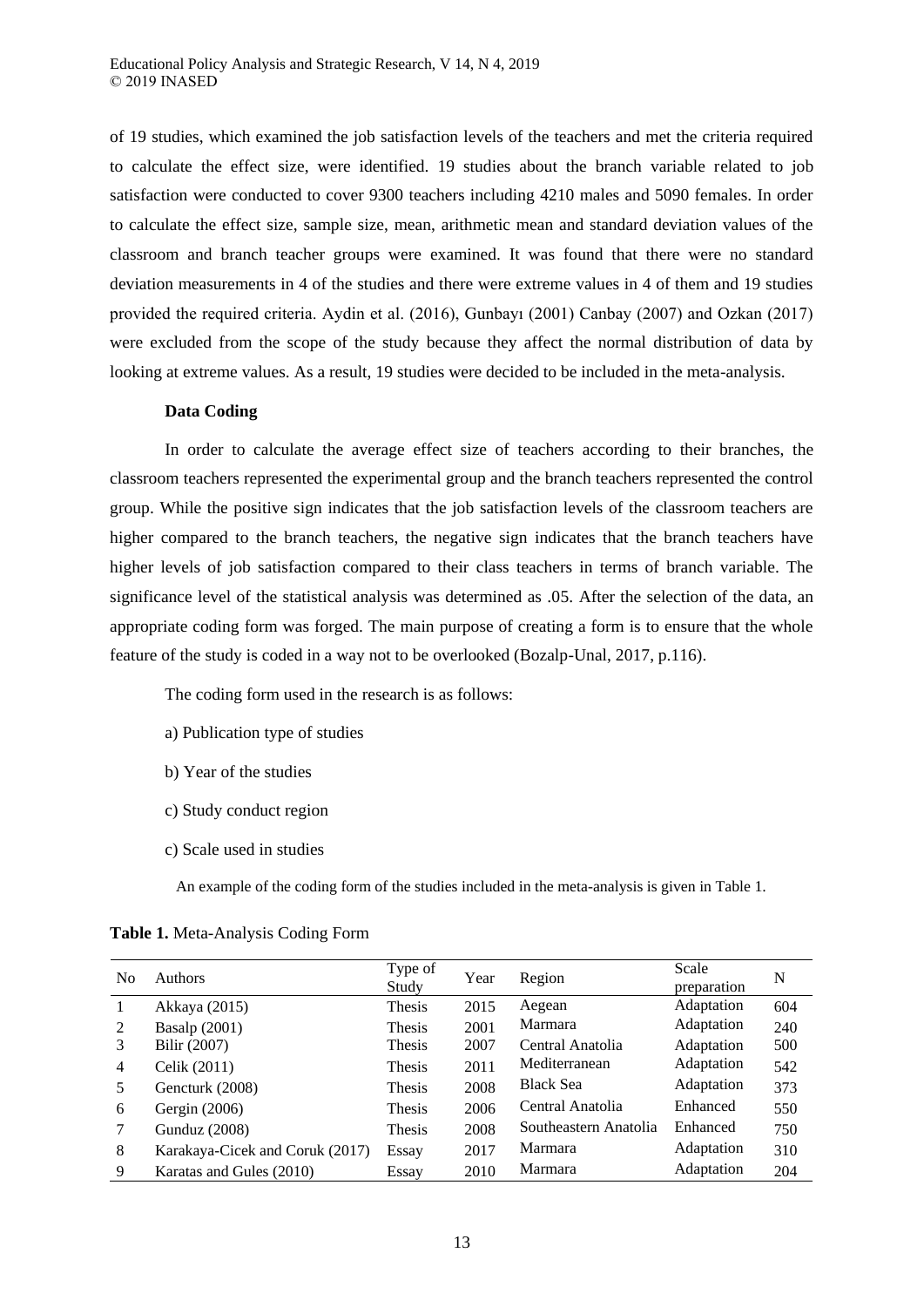Educational Policy Analysis and Strategic Research, V 14, N 4, 2019 © 2019 INASED

| 10 | Kete $(2015)$    | Thesis        | 2015 | Mediterranean         | Adaptation | 537 |
|----|------------------|---------------|------|-----------------------|------------|-----|
| 11 | Kilic (2011)     | Thesis        | 2011 | <b>Black Sea</b>      | Adaptation | 623 |
| 12 | Korkmaz $(2013)$ | <b>Thesis</b> | 2013 | Eastern Anatolia      | Adaptation | 237 |
| 13 | Meziroglu (2005) | Thesis        | 2005 | <b>Black Sea</b>      | On-hand    | 324 |
| 14 | Ocal (2011)      | Thesis        | 2011 | Marmara               | Adaptation | 414 |
| 15 | Olcum $(2015)$   | Thesis        | 2015 | Marmara               | Adaptation | 483 |
| 16 | Telef (2011)     | Essay         | 2011 | Aegean                | On-hand    | 349 |
| 17 | Turcan $(2011)$  | Thesis        | 2011 | Central Anatolia      | Adaptation | 400 |
| 18 | Unal (2015)      | Thesis        | 2015 | <b>Black Sea</b>      | Adaptation | 587 |
| 19 | Unverdi (2016)   | Thesis        | 2016 | Southeastern Anatolia | Adaptation | 404 |
|    |                  |               |      |                       |            |     |

# **Data Analysis**

In this stage, the calculation of the effect size, validity and bias, whether the data show normal distribution and determining the meta-analysis model were carried out respectively.

1. Measurement of Effect Size and Interpretation of Analysis Results

Effect size is the basic unit of a meta-analysis study and is a value that reflects the size of the relationship or application effect between two variables (Borenstein et al., 2013). CMA [Comprehensive Meta-Analysis] program was used in the study to compare effect sizes, variances and groups. The interpretation of the effect size is based on the classifications of Cohen, Manion and Morrison (2007):

- $0 \leq$  Effect size value  $\leq 0.20$  weak level effect
- $\bullet$  0,21  $\leq$  Effect size value  $\leq$  0,50 small level effect
- $\bullet$  0,51  $\leq$  Effect size value  $\leq$  1,00 moderate level effect
- $1,01 \leq$  Effect size value  $\leq$  strong level effect
- 2. Identifying the validity of the research and publication bias

In the case of bias in the results of the research, it was identified whether the study has a publication bias in the analysis of the data with the thought that this bias will be reflected in the metaanalysis (Borenstein et al., 2013). One way to determine whether the studies have a publication bias in the meta-analysis is to study the cone dispersion diagram. In the interpretation of the cone dispersion diagram, the position of the effect size of the individual studies included in the meta-analysis is important in the graph. If publication is not biased, it is predicted to be individual. The line in the middle represents the general effect and it is predicted that the effect sizes of the individual studies will be around this line. Publication bias may be observed in studies not included in the cone diagram (Dincer, 2014, p. 77).

A cone dispersion diagram was drawn in the CMA program to identify the positions of the effect size of individual studies included in the meta-analysis. When this graph is analyzed, it is seen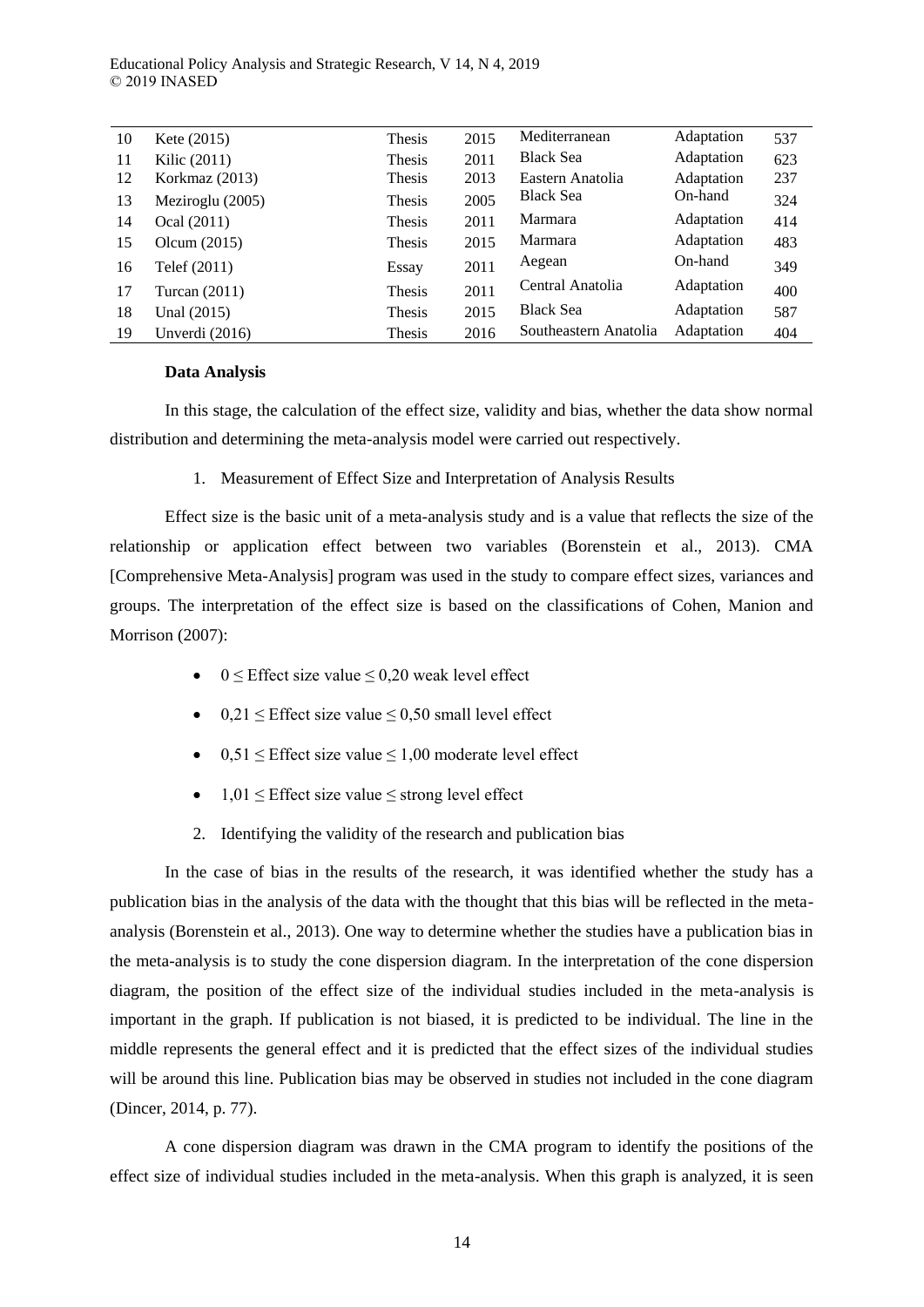that the effect size values of Aydin et al. (2016), Gunbayi (2001) Canbay (2007) and Ozkan (2017) studies are not included in the cone graph. Normal Q-Q graph was examined to determine whether these values are extreme values in the normal distribution of effect sizes. From the normal Q-Q graph, the effect sizes of these studies were found to be extreme values and it was decided to remove the studies from the analysis.

The Cone Dispersion Graph of the effect sizes of the studies within the scope of the metaanalysis is given in Graph 1.



**Graph 1.** Funnel Scatter Chart of Impact Size of Studies

As it can be seen in Graph 1, it is seen that the majority of the individual studies included in the meta-analysis are symmetrical and the effect sizes are gathered around the middle line showing the overall effect size. The cone dispersion graph indicates that the 19 studies included in the metaanalysis did not have a publication bias. In order to determine the publication bias of the studies, Rosenthal's Safe N Test, Begg and Mazumdar Correlation, and Egger's Linear Regression Test were performed and the results are presented in Table 2.

**Table 2**. Confidence Tests and Results Showing the Bias of Studies

| Confidence tests              | Confidence test data                     |          |  |  |
|-------------------------------|------------------------------------------|----------|--|--|
| Rosenthal's Safe N Test       | Z-value in the studies examined<br>2,799 |          |  |  |
|                               | P-value in the studies examined          | 0,005    |  |  |
|                               | Alpha                                    | 0,050    |  |  |
|                               | <b>Direction</b>                         | 2        |  |  |
|                               | Z-value for Alpha                        | 1,960    |  |  |
|                               | Number of studies examined               | 19       |  |  |
|                               | Safe N (FSN)                             | 20       |  |  |
| Begg and Mazumdar Correlation | Tau                                      | $-0.076$ |  |  |
|                               | Z-value for Tau                          | 0.455    |  |  |
|                               | P-value (1 tailed)                       | 0.325    |  |  |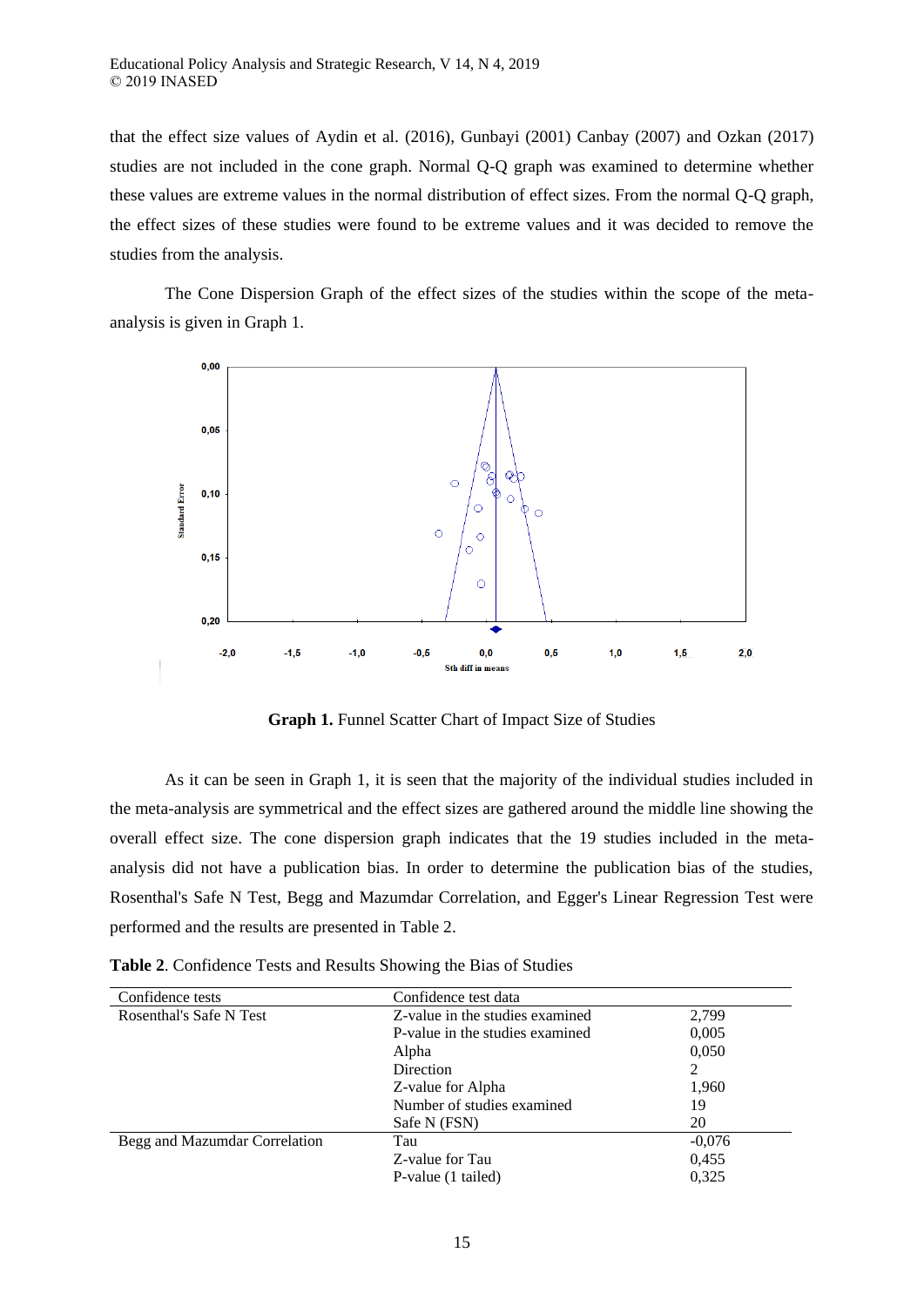|                           | P-value (2 tailed)         | 0,649    |
|---------------------------|----------------------------|----------|
| Egger's Linear Regression | Standard error             | $-1,782$ |
|                           | %95 lower limit (2 tailed) | 2,094    |
|                           | %95 upper limit (2 tailed) | $-6,201$ |
|                           | t-value                    | 0.851    |
|                           | df                         | 17       |
|                           | P-value (1 tailed)         | 0,203    |
|                           | P-value (2 tailed)         | 0,407    |

When Table 2 is examined, it is seen that there is a need for 20 studies in which the effect size value shows a class score in order to avoid a significance in meta-analysis ( $p = 0.00$  significance value p> 0.05) as a result of Rosenthal's Safe N Test. Kendall's Tau coefficient was determined to be -0,076 and  $p = 0.649$  for Begg and Mazumdar Correlation, and therefore, it is determined that there is no publication bias because the expectation that p value is greater than 0.05 is met. According to the result of Egger's linear regression test, it is possible to state that, with 95% confidence, there is no publication bias.

# 3. Determining whether the Data Show Normal Distribution

The pre-requisite for combining the effect sizes obtained from the studies in the meta-analysis is the normal distribution. It is decided whether the effect size value of the 19 studies included within the scope of the meta-analysis show normal distribution characteristic by looking at normal Q-Q graph and coefficient of kurtosis and skewness. The normal distribution graph of the effect sizes of the studies within the scope of the research is presented in Graph 2.





According to Graph 2, it can be said that the values of the effect sizes of the studies included in the research are collected along the  $X = Y$  line, that is, their effect sizes show normal distribution. It can be said that the distribution is normal because the skewness (0,278) and the kurtosis (-0,668)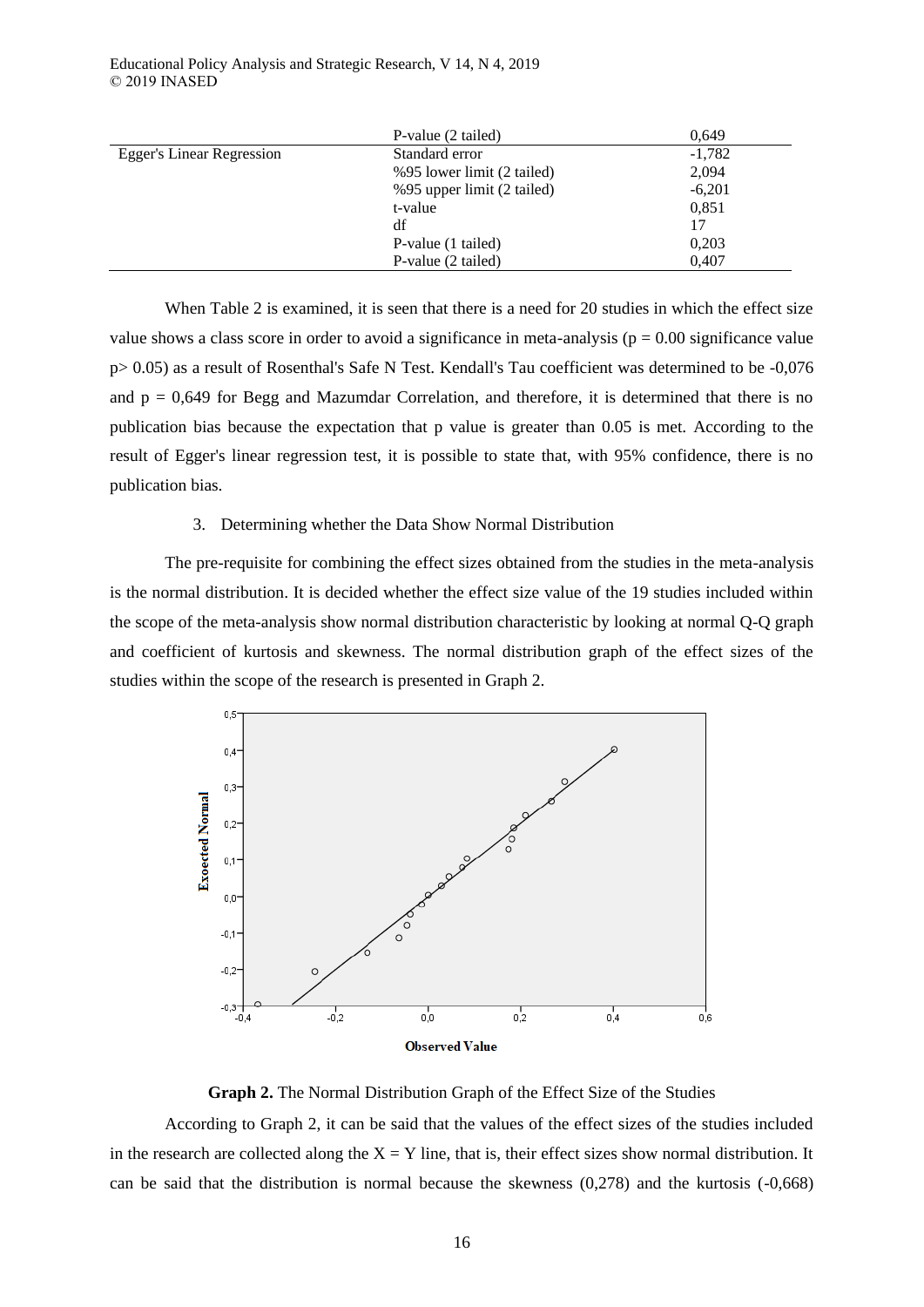values of the effect sizes are in the range of +1 and -1. According to these values expressing the normal distribution, it can be stated that the combining 19 studies with the meta-analysis is statistically appropriate.

# 4. Identifying the Meta-Analysis Model

Homogeneity test was performed in the study and Q statistical value was found as  $Q = 54,707$ (p = 0,00). According to  $\gamma$ 2 table, at 95% significance level, the value of 18 degrees of freedom was determined to be 31,526. The *Q* statistic value ( $Q = 54,707$ ) is greater than the critical value of the  $\chi$ 2 distribution with 18 degrees of freedom  $[\gamma 2 (0.95) = 31,526]$ , and at the same time, because the p value  $(p = 0.00)$  is less than 0.05, the distribution of the effect size heterogeneity can be said. Heterogeneity can be determined by interpreting the  $I<sup>2</sup>$  value in the researches.  $I<sup>2</sup>$  is expressed as the homogeneity ratio for the total change explaining the observed effect. Although it is useful for the homogeneity ratio of the total change explaining the observed effect, it is not precise about the number of studies and the effect size coefficient measurements (Borenstein et al., 2013).

According to the homogeneity test, *I²* value was identified as 67,097%. According to *I²* values classification by Higgins and Thompson (2002), 25% ( $I^2 = 25$ ) is low level heterogeneity, 50% ( $I^2 =$ 50) is moderate level heterogeneity and 75% (*I²* = 75) is high level heterogeneity. The *I²* value calculated based on this classification shows moderate level heterogeneity with 67% ( $I^2 = 67,097$ ). Additionally, p value was calculated as 0.00 and it was found to be smaller than  $p = 0.05$ . According to all these values ( $Q = 67,097$ ,  $p < 0.05$ ,  $I^2 = 67,097$ ), the effect sizes are in a heterogeneous distribution and the effect size should be interpreted according to the random model.

#### **Findings**

The first sub-problem of the research is "What are the frequency and percentage distributions related to the moderator variables of the studies included in the meta-analysis?". For this purpose, the frequency and percentages of the studies within the scope of the study from the moderator variables according to the type of publication, year of conduct, regional school type and type of scales used in research are presented in Table 3.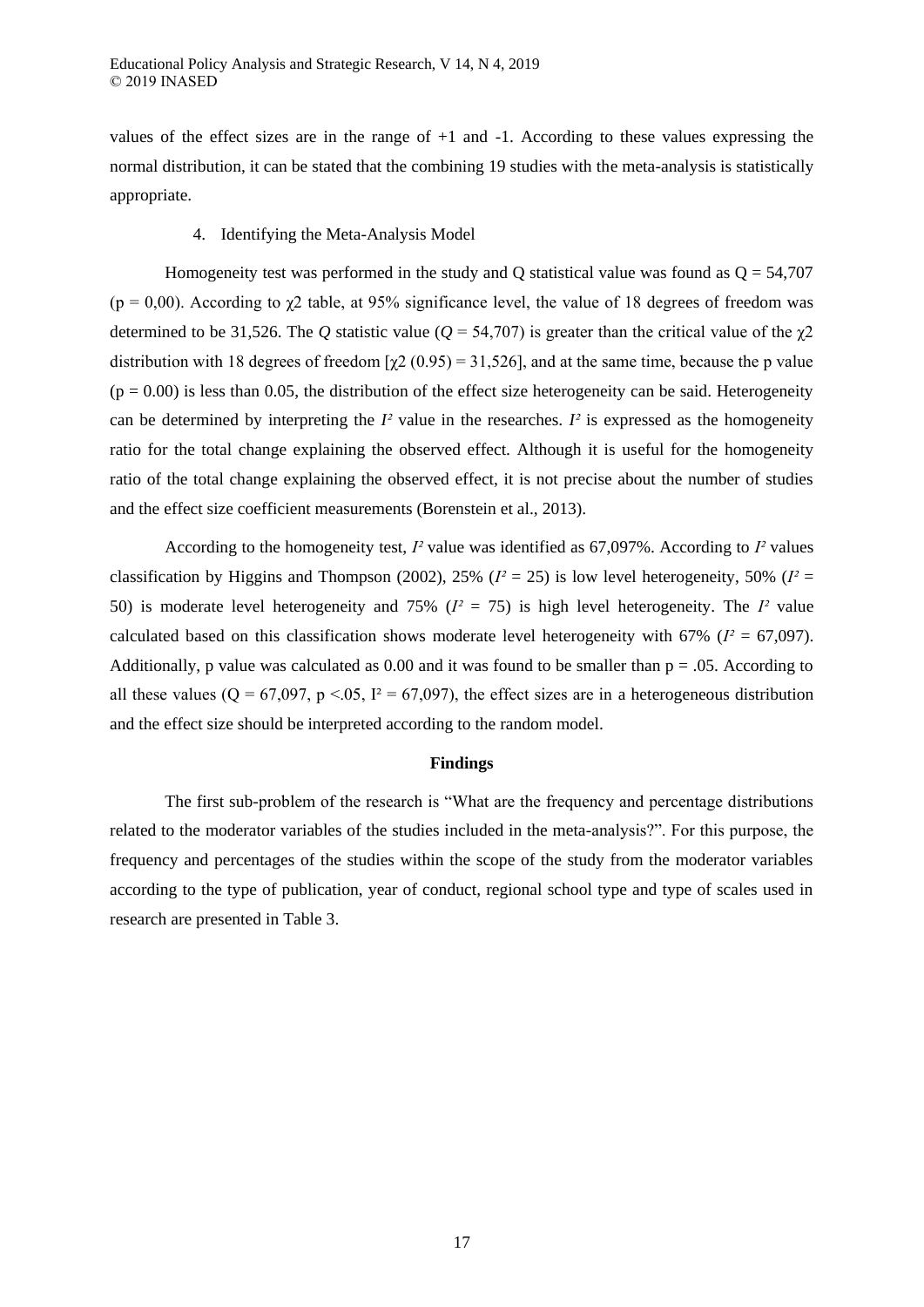| Variable               |                  | $\mathbf f$    | $\%$ |
|------------------------|------------------|----------------|------|
| Type of publication    | Essay            | 3              | 15,8 |
|                        | Thesis           | 16             | 84,2 |
|                        | 2001             | 1              | 5,3  |
| Year                   | 2005             |                | 5,3  |
|                        | 2006             |                | 5,3  |
|                        | 2007             |                | 5,3  |
|                        | 2008             | 2              | 10,5 |
|                        | 2010             | 1              | 5,3  |
|                        | 2011             | 5              | 26,3 |
|                        | 2013             |                | 5,3  |
|                        | 2014             | 4              | 21,1 |
|                        | 2015             |                | 5,3  |
|                        | 2016             |                | 5,3  |
|                        | 2017             |                | 5,3  |
| Region                 | Mediterranean    | $\overline{2}$ | 10,5 |
|                        | Aegean           | $\overline{c}$ | 10,5 |
|                        | Southeastern An. | $\overline{c}$ | 10,5 |
|                        | Central Anatolia | 3              | 15,8 |
|                        | <b>Black Sea</b> | $\overline{4}$ | 21,1 |
|                        | Marmara          | 5              | 26,3 |
|                        | Eastern Anatolia |                | 5,3  |
| Job satisfaction scale | On-hand          | $\overline{2}$ | 10,5 |
|                        | Enhanced         | $\overline{2}$ | 10,5 |
|                        | Adaptation       | 15             | 78,9 |

**Table 3.** Frequency and Percentage of Moderator Variables Regarding the Studies

When Table 3 is examined,  $84.2\%$  (n = 16) of the studies are composed of thesis and 17.6% (n  $=$  3) of essays. Most of the studies were carried out in 2014 (26.3% (n = 5), and 21.1% (n = 4) in 2014. 26.3% ( $n = 5$ ) of the studies were conducted in Marmara region and 21.1% ( $n = 4$ ) in the Black Sea region. The job satisfaction scales used in the studies were adaptation 78.9% ( $n = 5$ ), on-hand 10.5%  $(n = 2)$ , and enhanced 10.5%  $(n = 2)$ .

The second sub-problem of the research is "What is the overall effect size of classroom and branch teachers' opinions about job satisfaction levels?". For this purpose, Table 4 shows the lower and upper limits of the effect size, average effect size and 95% confidence interval for each study in the meta-analysis.

**Table 4.** Effect Size, General Effect Size (Hedge's g), Validity and Reliability Intervals for the Studies in the Meta-Analysis

| Study (Author, Year)     | Effect size | Std.  | Lower    | Upper    | z         | p     |
|--------------------------|-------------|-------|----------|----------|-----------|-------|
|                          |             | Error | Limit    | Limit    |           |       |
| Korkmaz (2013)           | $-0,369$    | 0,131 | $-0.625$ | $-0,113$ | $-2,285$  | 0,005 |
| Akkaya (2015)            | $-0.246$    | 0.091 | $-0.426$ | $-0,067$ | $-2.695$  | 0,007 |
| Karatas and Guler (2010) | $-0.312$    | 0,143 | $-0.413$ | 0.149    | $-0.918$  | 0,359 |
| Meziroglu (2005)         | $-0,064$    | 0,111 | $-0,281$ | 0,154    | $-0.6574$ | 0.566 |
| <b>Basalp</b> (2001)     | $-0.047$    | 0,133 | $-0.308$ | 0.214    | $-0.351$  | 0,725 |
| Unverdi $(2016)$         | $-0.040$    | 0.170 | $-0,374$ | 0,293    | $-0.237$  | 0.813 |
| <b>Gunduz</b> (2008)     | $-0.014$    | 0,077 | $-0.165$ | 0.138    | $-0.174$  | 0,861 |
| Olcum $(2015)$           | 0,000       | 0.079 | $-0.154$ | 0,154    | 0,000     | 1,000 |
| Bilir (2007)             | 0,028       | 0,090 | $-0,148$ | 0,203    | 0,312     | 0,755 |
| Celik (2011)             | 0,044       | 0.086 | $-0,125$ | 0,212    | 0,509     | 0,611 |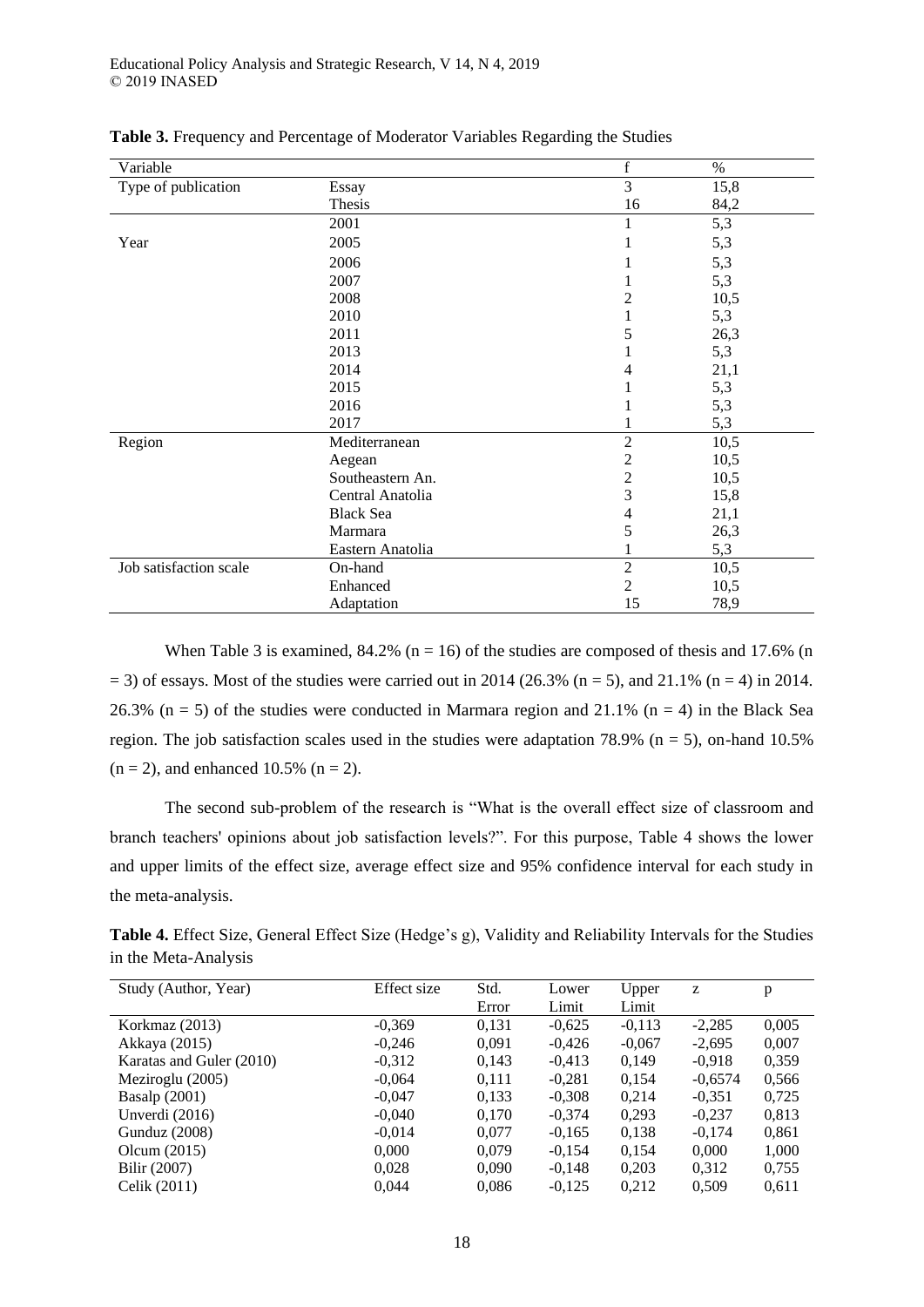| Ocal (2011)                     | 0.073 | 0,100 | $-0.120$ | 0.265 | 0.742 | 0.458 |
|---------------------------------|-------|-------|----------|-------|-------|-------|
| Turcan $(2011)$                 | 0,084 | 0,085 | $-0.112$ | 0,280 | 0,838 | 0,402 |
| Gergin $(2006)$                 | 0,173 | 0,084 | 0,005    | 0,340 | 2,023 | 0,043 |
| Unal (2015)                     | 0,181 | 0.104 | 0.015    | 0,346 | 2,141 | 0.032 |
| Kete $(2015)$                   | 0.185 | 0,088 | $-0.018$ | 0.388 | 1,784 | 0,074 |
| Gencturk (2008)                 | 0,210 | 0,086 | 0,038    | 0,381 | 2,394 | 0,017 |
| Kilic (2011)                    | 0.265 | 0.112 | 0.097    | 0.434 | 3,083 | 0,002 |
| Telef (2011)                    | 0.295 | 0,115 | 0.076    | 0.514 | 2,645 | 0,008 |
| Karakaya Cicek and Coruk (2017) | 0,402 | 0,022 | 0,177    | 0,627 | 3,505 | 0,000 |
| Random effects model            | 0,063 | 0.040 | $-0.016$ | 0.141 | 1,571 | 0,116 |

Educational Policy Analysis and Strategic Research, V 14, N 4, 2019 © 2019 INASED

When Table 4 is examined, it is seen that in 19 studies, the standardized effect sizes of job satisfaction for the branch variable ranged between -0,369 and 0,402. While there was a significant difference in 8 studies, it was identified that there were no significant differences in 11 studies. The studies within the scope of the research were analyzed according to random effect model. It was identified that the average effect size value was 0.063, the standard error value was 0.040, the upper limit of the confidence interval was 0.143 and the lower limit value was -0.016. Because the effect size value is less than 0.20, when interpreted according to Cohen et al. (2007) classification, it has been shown that it has a low effect. The statistical significance of the study was calculated according to Z test and it was determined that  $z = 1.571$ . The result obtained in the analysis is  $p = 0.111$  and has no statistical significance. However, the lack of statistical significance should not be interpreted as meaning that there will be no effect (Borenstein et al., 2013). For this reason, considering the effect size classification of Cohen et al. (2007), it can be said that branch variable has an effect on job satisfaction levels of teachers as a result of having a small effect size. In summary, according to the random effects model, job satisfaction perception can be said to be in favor of classroom teachers. In other words, since the difference is in favor of the classroom teachers, it can be said that the level of job satisfaction of the classroom teachers is higher than the branch teachers.

A meta-analysis diagram has been used to identify the uncombined effect sizes of the studies in the meta-analysis according to the branch variable and is presented in Figure 1.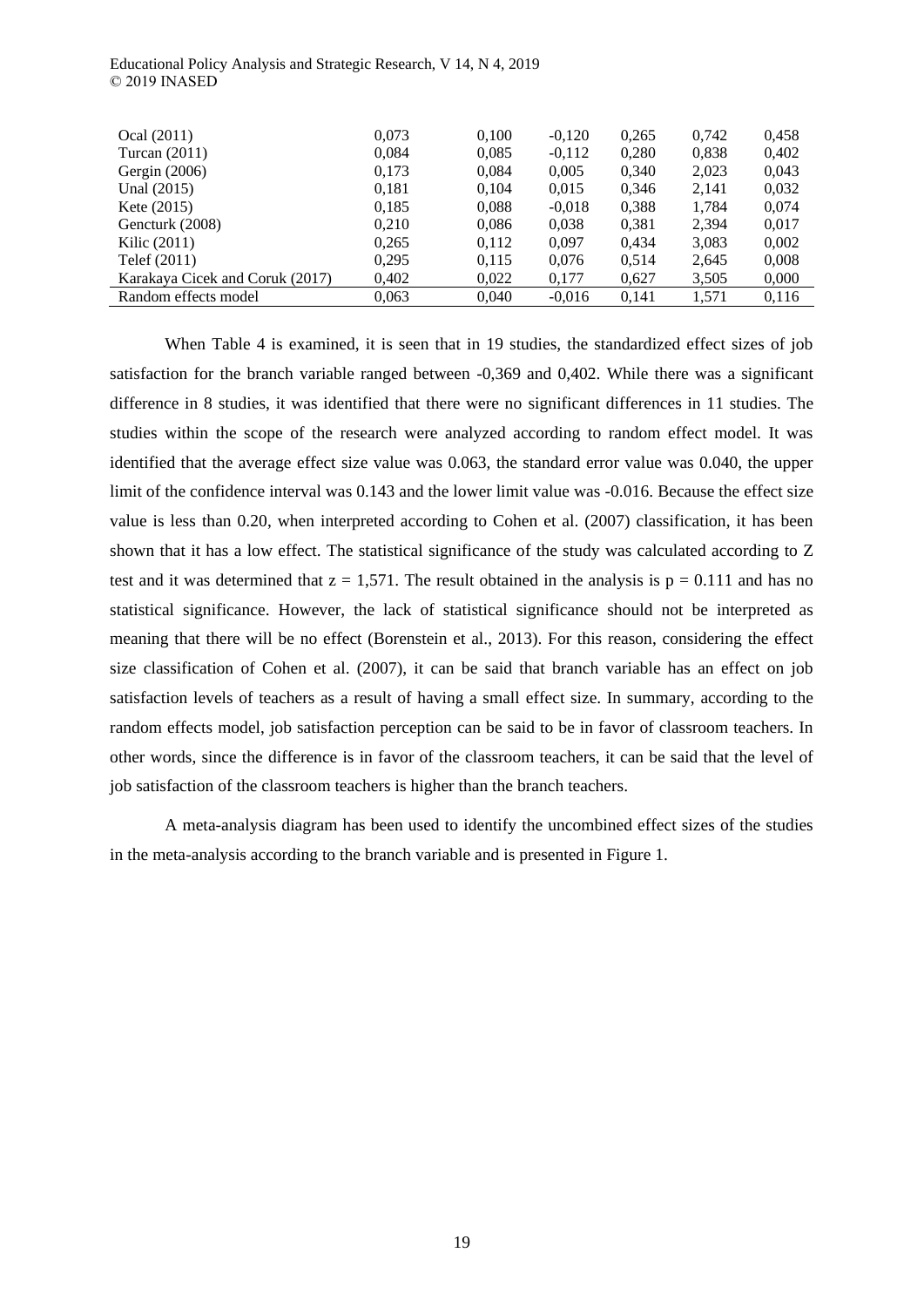| <b>Study</b>                                                                                                                                                                                                                                                                                                                                            |         |         | <b>Effect Size and Confidence Intervals 95 %</b> |                                  |      |      | Weight                                                                                                                                                                                         |
|---------------------------------------------------------------------------------------------------------------------------------------------------------------------------------------------------------------------------------------------------------------------------------------------------------------------------------------------------------|---------|---------|--------------------------------------------------|----------------------------------|------|------|------------------------------------------------------------------------------------------------------------------------------------------------------------------------------------------------|
|                                                                                                                                                                                                                                                                                                                                                         | $-1.00$ | $-0.50$ | 0.00 <sub>1</sub>                                |                                  | 0,50 | 1,00 |                                                                                                                                                                                                |
| Korkmaz (2013)<br>Akkaya (2015)<br>Karataş ve Güleş (2010)<br>Meziroğlu (2005)<br>Başalp (2001)<br>Ünverdi (2016)<br>Gündüz (2008)<br>Ölçüm (2015)<br>Bilir (2007)<br>Celik (2011)<br>Öcal (2011)<br>Turcan (2011)<br>Gergin (2006)<br>Unal (2015)<br>Gençtürk (2008)<br>Kete (2015)<br>Kiliç (2011)<br>Telef (2011)<br>Karakaya-Çiçek ve Çoruk (2017). |         |         |                                                  |                                  |      |      | 2,95<br>6,02<br>2,45<br>4,10<br>2,84<br>1,74<br>8,42<br>8,12<br>6,29<br>$6.84$ $\blacksquare$<br>5,23<br>5,04<br>$6,92$  <br>$7.08$ $\blacksquare$<br>4,69<br>6,57<br>$6,81$  <br>4,05<br>3,83 |
|                                                                                                                                                                                                                                                                                                                                                         |         |         |                                                  | $\hspace{0.1mm} +\hspace{0.1mm}$ |      |      |                                                                                                                                                                                                |

**Figure 1.** Meta-analysis Diagram showing the Relative Weights of Studies and the Effect Direction of Studies (Forest Plot)

The effect sizes are depicted with a square and the length of the horizontal lines in each square shows the larger the confidence interval (Gunay, Kaya and Aydin, 2014). The confidence interval shows whether there is a statistically significant difference for the findings obtained. However, in small samples, the confidence interval is wide, whereas in the large sample the confidence intervals are narrow (Sarier, 2013). According to Figure 1, the narrowest confidence interval is in the study conducted by Gunduz (2008) and the widest confidence interval is in the study conducted by Unverdi (2016). In Figure 1, 7 of the 19 studies (36,70%) were found to have the negative effect with the branch variable. However, although the negative effect size is a difference in favor of branch teachers, it can be stated that this difference is very close to the ineffectiveness line.

The third sub-problem of the research is "Is there a significant difference between the effect sizes of the studies examining the job satisfaction levels of teachers in the literature in terms of the moderator variables (type of publication, type of scales, year, region)?". For this purpose, Q statisticshomogeneity test was performed according to the moderator variables and the results were presented as tables. Table 5 presents the results of the effect size of type of publication from the moderator variables and the homogeneity test.

**Table 5.** Distribution of Effect Size of Publication Type Moderator and Homogeneity Test

| Moderator        |    |       |            | %95 Confidence Interval |                | <b>Homogeneity Test</b> |    |       |
|------------------|----|-------|------------|-------------------------|----------------|-------------------------|----|-------|
| Publication type | n  | E.B.  | Std. Error | Lower<br>limit          | Upper<br>limit |                         | df |       |
| Essay            |    | 0.234 | 0.070      | 0.097                   | 0.371          | 6.070                   |    | 0.014 |
| <b>Thesis</b>    | 16 | 0.052 | 0.024      | 0.005                   | 0.099          |                         |    |       |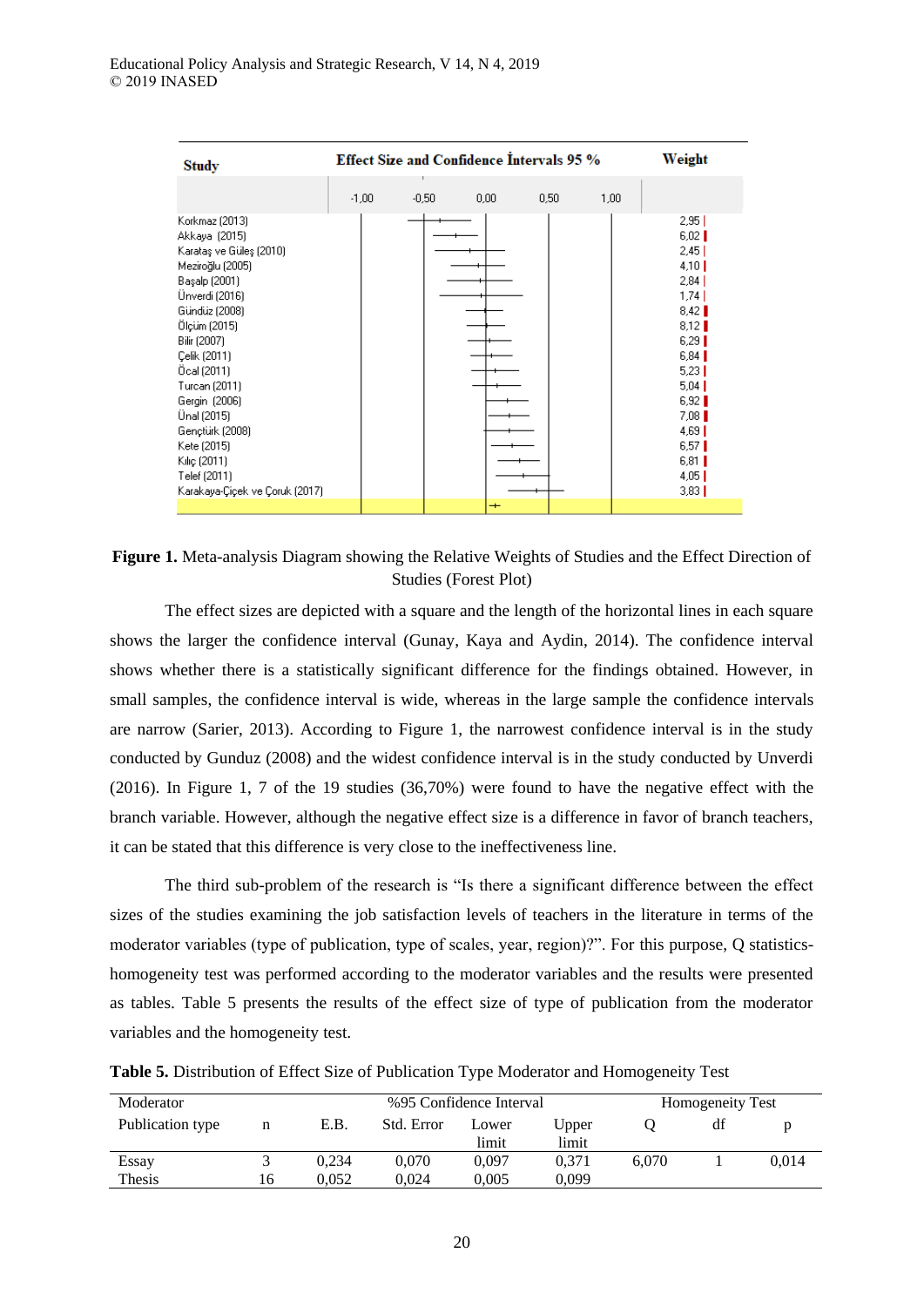According to Table 5, studies are divided into two categories as essays and thesis to determine the effect of the type of publication on the total effect size. The effect size value of the essay type (0,234) was found to be greater than the effect size value (0,052) of the thesis type. In the analysis, it was found that the homogeneity test value between classes was  $Q = 6,070$ . Q is the statistical value [Q] = 6,070; p = 0,014] 1 degree of freedom with 95% of significance level although over the  $\chi$ 2 distribution of the critical value  $[\gamma2 (0.95) = 3.841]$  and can be said to be significant. Hence, homogeneity hypothesis in the distribution of effect sizes was accepted in the random effects model. Thus, it can be stated that there is a significant difference in favor of the essay type when the studies in the meta-analysis are categorized according to the type of publication and the effect sizes are examined. In other words, it was found that job satisfaction levels of the teachers differed according to the branch variable, and the essay type  $(g = 0.234)$  was higher than the thesis type  $(g = 0.052)$ .

Table 6 presents the results of the studies with moderator variables, the effect sizes in the studies and the results of the homogeneity test.

**Table 6.** Distribution of the Effect Sizes of Year of Conduct Moderator and Homogeneity Test Analysis

| %95 Confidence Interval<br>Moderator |   |       |            |                | Homogeneity Test |       |    |       |  |
|--------------------------------------|---|-------|------------|----------------|------------------|-------|----|-------|--|
| Year of Conduct                      | n | E.B.  | Std. Error | Lower<br>limit | Upper<br>limit   |       | df |       |  |
| 2008                                 |   | 0.058 | 0.04       | $-0.063$       | 0.179            | 3.312 |    | 0.191 |  |
| 2011                                 |   | 0.147 | 0.02       | 0,064          | 0,230            |       |    |       |  |
| 2015                                 | 4 | 0.042 | 0.02       | $-0.041$       | 0.126            |       |    |       |  |

When the Table 6 is examined, the studies are divided into three different groups as 2008, 2011, 2015 in order to determine the effect of the year on the total effect size. In order to calculate the effect size, at least two studies are required in each category. For this reason, having less than 2 works, 2001, 2005, 2006, 2007, 2010, 2013, 2014, 2016, 2017 has been excluded from the analysis. When studies compared in terms of year of conduct, the biggest effect size value is (0,147) the year 2011, and the lowest effect size value is (0.042) the year 2015. The inter-category homogeneity test value was  $Q = 3,312$ . Q is statistic value  $[Q = 3,312$  p = 0,191] 1 degree of freedom with a 95% significance level under  $χ$ 2 distribution's critical value  $[χ$ 2 952 (0,95) = 5,991], and it can be said that it is not significant. Therefore, it was decided that the distribution of the effect sizes would be accepted in the fixed effects model according to the result of homogeneity hypothesis. Accordingly, it can be said that the studies in the scope of meta-analysis were classified according to years and did not have a significant difference when looking at the effect sizes. Region moderator variable of the studies, the effect sizes in the studies the results of d and homogeneity test are presented in Table 7.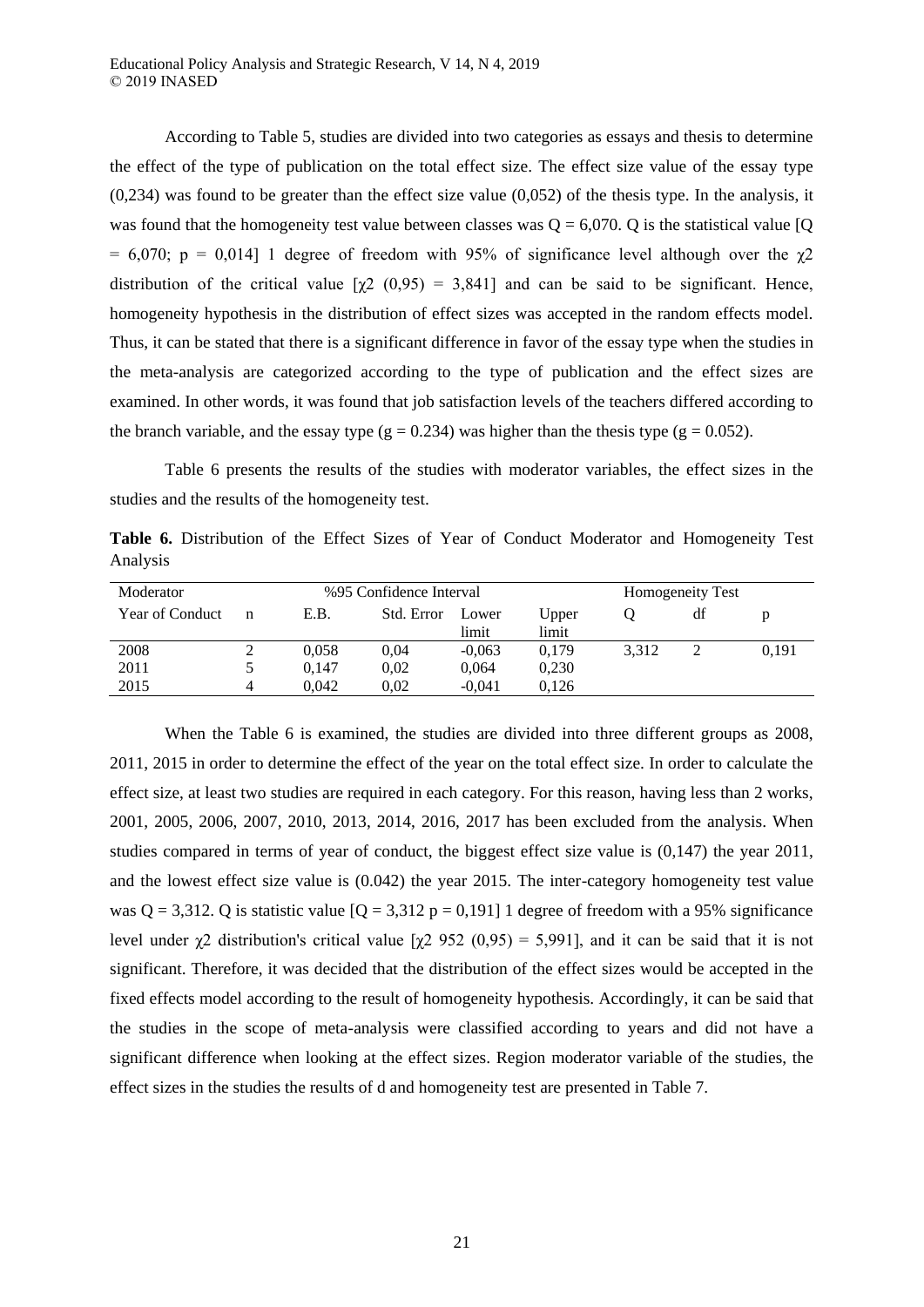| Moderator        |   |          | %95 Confidence Interval |                | Homogeneity test |        |    |       |
|------------------|---|----------|-------------------------|----------------|------------------|--------|----|-------|
| Region           | n | E.B.     | Std. Error              | Lower<br>limit | Upper<br>limit   | $\cup$ | df | p     |
| Mediterranean    | 2 | 0,125    | 0,061                   | 0.005          | 0.245            | 8.113  | 5  | 0,150 |
| Aegean           | 2 | $-0.029$ | 0,071                   | $-0.167$       | 0,110            |        |    |       |
| Southeastern An. | 2 | $-0.018$ | 0,070                   | $-0.156$       | 0,120            |        |    |       |
| Central Anatolia | 3 | 0,098    | 0,053                   | $-0,005$       | 0,201            |        |    |       |
| <b>Black Sea</b> | 4 | 0,163    | 0,047                   | 0,070          | 0.255            |        |    |       |
| Marmara          | 5 | 0,065    | 0,047                   | $-0,028$       | 0.158            |        |    |       |

**Table 7.** Distribution of the Effect Sizes of the Region Moderator and Homogeneity Tests Analysis

According to Table 7, the studies have been divided into 6 different groups as Mediterranean, Aegean, Southeastern Anatolia, Central Anatolia, Black Sea and Marmara in order to identify the effect of Region variable on the total effect size. In order to calculate the effect size, at least two studies are required in each category. For this reason, Eastern Anatolia Region, which has less than 2 studies, was excluded from the analysis. According to the region of studies, the highest effect size value is (0, 163) the Black Sea region and the lowest effect size value is (-0,029) the Southeastern Anatolia region. The inter-category homogeneity test value was found to be  $Q = 8,113$ . Q is the statistic value  $[Q = 8,113 p = 0,150]$  with 1 degree of freedom at 95% significance level under the distribution of  $\chi$ 2's critical value  $[\gamma$ 2 (0,95) = 11,070]and it can be said that it is not significant. Therefore, it was decided to accept the homogeneity hypothesis of the distribution of effect sizes according to the result of the fixed effects model. According to this, it can be said that the studies in the scope of meta-analysis were categorized according to regions and no significant difference was observed when the effect sizes were examined. Table 6 presents the effect size of the scale type moderator variable and the result of d and homogeneity tests.

**Table 8.** The Distribution of the Effect Size of the Scale Type Moderator Used in the Studies and the Homogeneity Test Analysis

| Moderator  |    | %95 Confidence Interval |            |                |                | Homogeneity test |    |       |
|------------|----|-------------------------|------------|----------------|----------------|------------------|----|-------|
| Scale Type | n  | E.B.                    | Std. Error | Lower<br>limit | Upper<br>limit |                  | df |       |
| Enhanced   |    | 0.071                   | 0.057      | $-0.042$       | 0.183          | 0.346            |    | 0.841 |
| On-hand    | າ  | 0.115                   | 0.079      | $-0.040$       | 0.269          |                  |    |       |
| Adaptation | 15 | 0.066                   | 0.026      | 0.016          |                |                  |    |       |

When the Table 8 is examined, it is seen that the scale type is grouped as adapted, enhanced and on-hand in order to identify the effect of the job satisfaction scale used in the studies on the total effect size. According to the job satisfaction scales used in the studies, the biggest effect size value is (0,115) adaptation and the lowest effect value is (0,066) on-hand scale. Homogeneity test results of the inter-group is found to be  $OB = 0.346$ . OB statistic value  $IOB = 0.346$ ,  $p = 0.8411$  with 1 degree of freedom is at 95% significance level under  $χ$ 2 distribution critical value  $[χ$ 2 (0,95) = 5,991] and it can be said that it is not significant. Therefore, it was decided to accept homogeneity hypothesis in the distribution of effect sizes in the fixed effects model. According to this, the studies within the scope of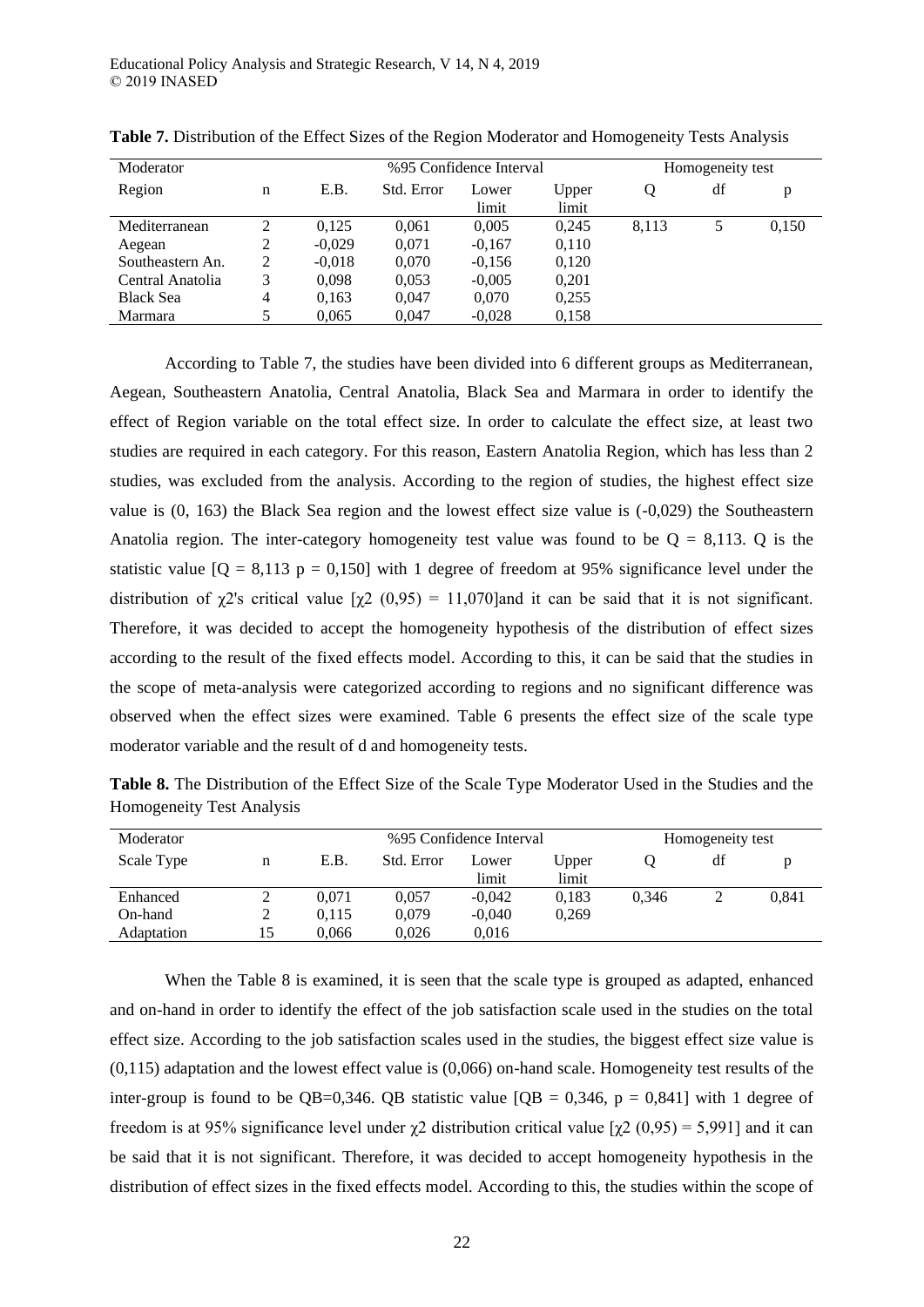meta-analysis are classified according to the type of job satisfaction scale used and it can be stated that there is no significant difference when looking at the effect sizes.

#### **Discussion, Conclusion, and Suggestions**

In this study, which was conducted to identify the effect size of classroom and branch teachers' opinions about job satisfaction levels, the effect size of 19 studies including 9300 teachers was scaled. There was a significant difference in 8 studies while there was no significant difference in 11 studies. With the cone dispersion graph to determine the publication bias, it was determined that there was no publication bias in the studies included in the scope of this paper. In addition, Rosenthal's Safe N Test, Begg and Mazumdar Correlation and Egger's Linear Regression test were used to determine the validity and publication bias of the study and concluded that there was no publication bias. Before combining the effect sizes of the studies within the scope of the meta-analysis, the normal distribution of the effect sizes was examined, and a homogeneity test was performed to determine which metaanalysis model should be used to combine the effect sizes. As a result of the homogeneity test, the meta-analysis model of the study was decided as random effects model and the effect sizes of the studies included in the meta-analysis were combined in this model and the overall effect size was calculated.

In addition, it was determined whether there was a significant difference between the effect size of the studies that examined teachers' job satisfaction levels according to the moderator variables (type of publication, region, year and the scale type).

The first sub-problem of the study was related to the frequency and percentage distributions of the studies included according to moderator variables. For this purpose, the frequency and percentage distributions of the moderator variables of the studies included in the meta-analysis were examined. It was observed that the studies which examined the job satisfaction level of the teachers according to the branch variable were mostly made in the form of thesis. Most of the studies were in 2011 and 2015, higher than in other years; most of them were observed in the Marmara and Black Sea regions. When the studies are examined, it has been identified that to examine the job satisfaction levels of the teachers, adaptation scales were mostly used Accordingly, it can be stated that the number of domestic publications in the essay type should be increased in order to examine the job satisfaction levels of teachers according to the branch variable, especially, the measurement tool for teachers' job satisfaction levels should be developed in a socio-cultural context rather than adaptation.

The second sub-problem of the research is aimed to identify the overall effect size of classroom and branch teachers' opinions about job satisfaction levels. As a result of homogeneity tests (Q and I²), there was a moderate (67%) heterogeneity between the studies and random model was used in the interpretation of effect sizes. The effect size in the random effect model was found to be low according to the classification of Cohen et al. (2007). The effect sizes were examined according to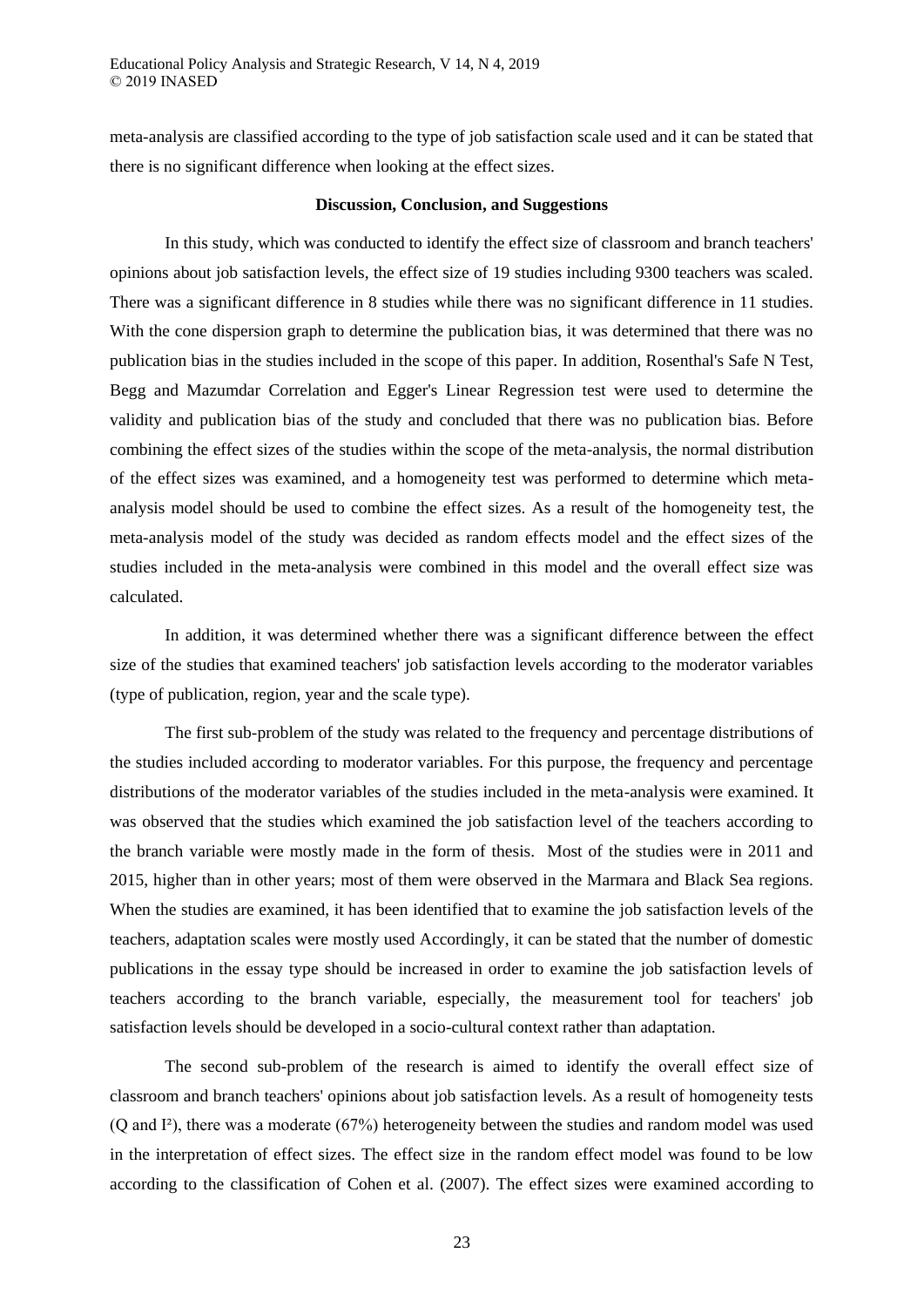Cohen et al. (2007) classification and although it is said to have a low effect size, it can be said that the branch variable has an effect on job satisfaction levels of teachers.

In other words, it can be said that the perception of job satisfaction according to the random effects model is in favor of classroom teachers. It can be stated that the difference in favor of classroom teachers means that classroom teachers have higher levels of job satisfaction than branch teachers. According to the results of the research conducted in the literature, it is observed that the level of job satisfaction of teachers being statistically significant compared to the branch variable can change. In some studies from the literature, it was found that job satisfaction levels of classroom teachers were higher than branch teachers' (Celik, 2011; Gencturk, 2008; Karakaya-Cicek and Coruk, 2017; Kilic, 2011; Ocal, 2011; Telef, 2011). Depending on the affective, cognitive and developmental characteristics of the pupils' age group, their close relationship with students, having more time with the students, being more autonomous in their class than branch teachers, feeling the sanctity of the profession more intensely and consequently experiencing less burnout, it can be said that classroom teachers have a higher level of job satisfaction than branch teachers. With the central entrance that start after the primary school, the students begin to worry about the exams and branch teachers may experience stress and burnout depending on this situation. Additionally, job satisfaction of branch teachers may be lower due to school management, parents and families' expectations. In summary, job satisfaction levels may vary due to classroom and branch teachers' working conditions, different levels of responsibility and commitment to school.

In the third sub-problem of the study, it was investigated whether there was a significant difference between the effect sizes of the studies which examined the job satisfaction levels of the teachers according to the branch variable of the moderator variables (the type of publication, the year, region and the scale used). According to this, a significant difference was found in favor of the essay type when the studies included in the meta-analysis were classified according to the type of publication and their effect sizes were examined. According to this, it is determined that the essay type is higher than the thesis type in the differentiation of the job satisfaction levels of the teachers in terms of the branch variable. In addition, it can be stated that there are no significant differences when the studies in the meta-analysis compared in terms of year in which the study is done, the region where it was conducted and the job satisfaction scale used.

This meta-analysis study is aimed at examining teachers' job satisfaction levels in terms of branch variable. According to the results of the study, it can be said that it is not meaningful to examine the job satisfaction levels of the teachers according to the branch variable. In subsequent studies, meta-analysis can be done according to other demographic variables of teachers (gender, seniority, working time in school, educational status). With the increase of new studies and scales, the findings can be analyzed, and comparisons can be made. This research can be supported by qualitative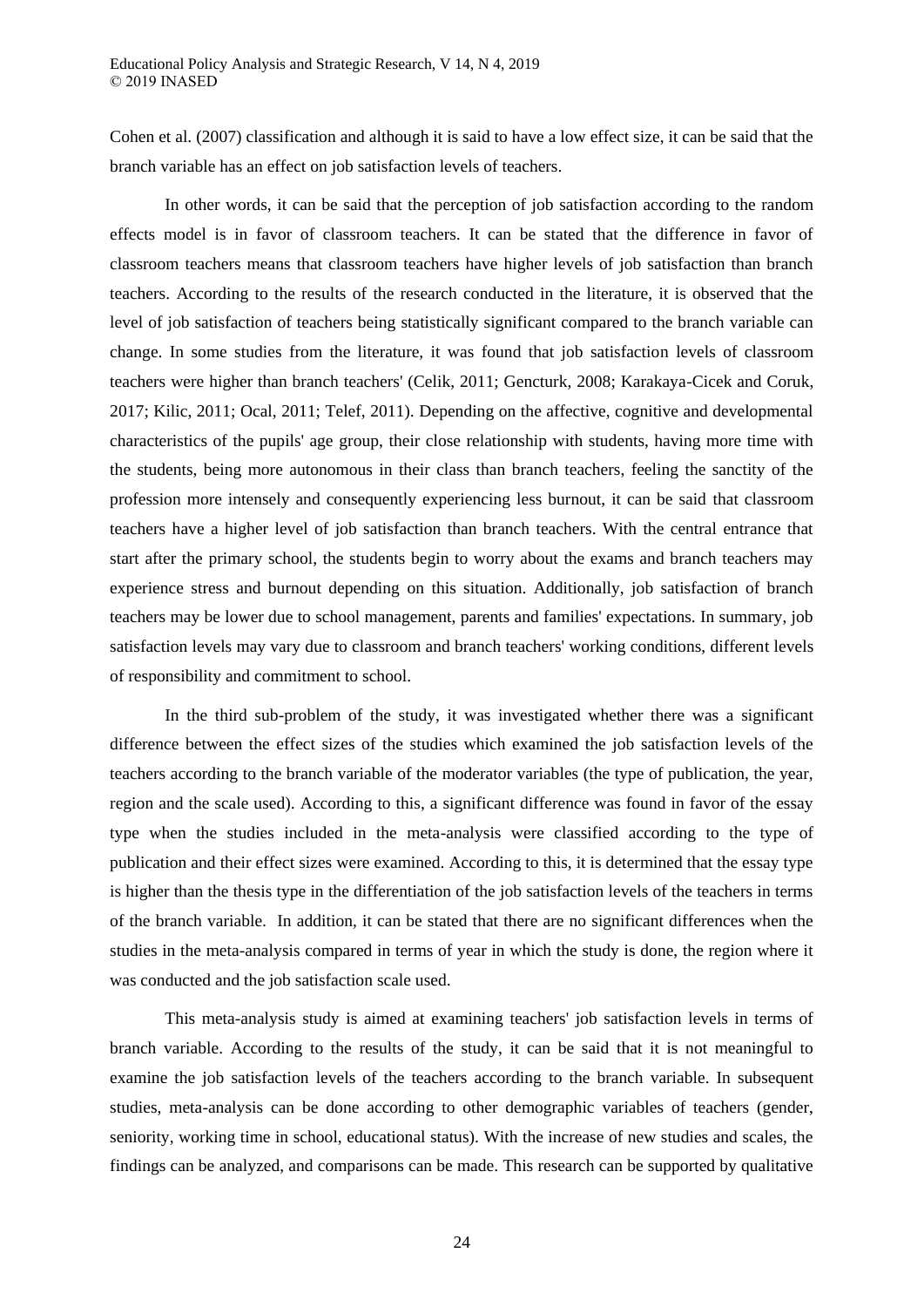research methods. Although it is a limitation that the research has been done domestically, following studies can be examined by comparing the same subject in different countries.

#### **References**

- Akgöz, S., Ercan, İ. & Kan, İ. (2004). Derleme meta-analizi. *Uludağ Üniversitesi Tıp Fakültesi Dergisi, 30*(2), 107-112.
- Aldridge, J. M., & Fraser, B. J. (2016). Teachers' views of their school climate and its relationship with teacher self-efficacy and job satisfaction. *Learning Environments Research, 19*, 291–307.
- Altınkurt, Y. & Yılmaz, K. (2012). Ortaöğretim okullarında değerlerle yönetim, örgütsel adalet ve iş doyumu arasındaki ilişki. *Sakarya Üniversitesi Eğitim Fakültesi Dergisi, 2*(4), 50-68.
- Aydın, A. K., Akyüz, K. C., Yıldırım, İ., & Köse, Ş. (2016). İlk ve ortaokullarda görev yapan öğretmenlerin iş tatmini ve örgütsel bağlılık düzeylerinin analizi. *Uluslararası İktisadi ve İdari İncelemeler Dergisi, 18,* 23-52.
- Aydın, A., Sarıer, Y., & Uysal, Ş. (2013). Meta-analysis, leadership styles, transformational leadership, job satisfaction, organizational commitment. *Educational Sciences: Theory & Practice, 13*(2), 806- 811.
- Bakioğlu, A., & Göktaş, E. (2018). Bir eğitim politikası belirleme yöntemi: meta analiz. *Medeniyet Eğitim Araştırmaları Dergisi, 1*(2), 35-54.
- Bandura, A. (1997). *Self-efficacy: The exercise of control.* New York: W. H. Freeman &Company.
- Bauer, K. W. (2000). The front-line: Satisfaction of classified employees. L.S. Hagedorn (Ed.), *What contributes to job satisfaction among faculty and staff: New directions for institutional research*  içinde, (s. 105, 87-97). San Francisco: Jossey-Bass.
- Bil, E. (2018). *Ortaöğretim okullarının öğrenen örgüt, örgütsel güven ve iş doyumu düzeyleri arasındaki ilişki.* (Unpublished doctoral thesis). Ankara University, Institute of Educational Sciences, Ankara.
- Bogler, R. (2001). The influence of leadership style on teacher job satisfaction. *Educational Administration Quarterly, 37*(5), 662-683
- Bolin, F. (2007). A study of teacher job satisfaction and factors that influence it. *Chinese Education and Society, 40*(5), 47-64.
- Borenstein, M., Hedges, L. V., Higgins, J. P. T. & Rohtstein, H. R. (2013). *Meta-analize giriş* (S. Dinçer, Çev.). Ankara: Anı Yayıncılık.
- Boyacı, A., Karacabey, M. F., & Bozkuş K. (2018). Okul yöneticilerinin liderliğinin öğretmenlerin iş doyumuna etkisinde örgütsel güvenin rolü. *Educational Administration: Theory and Practice, 24*(3), 437-482.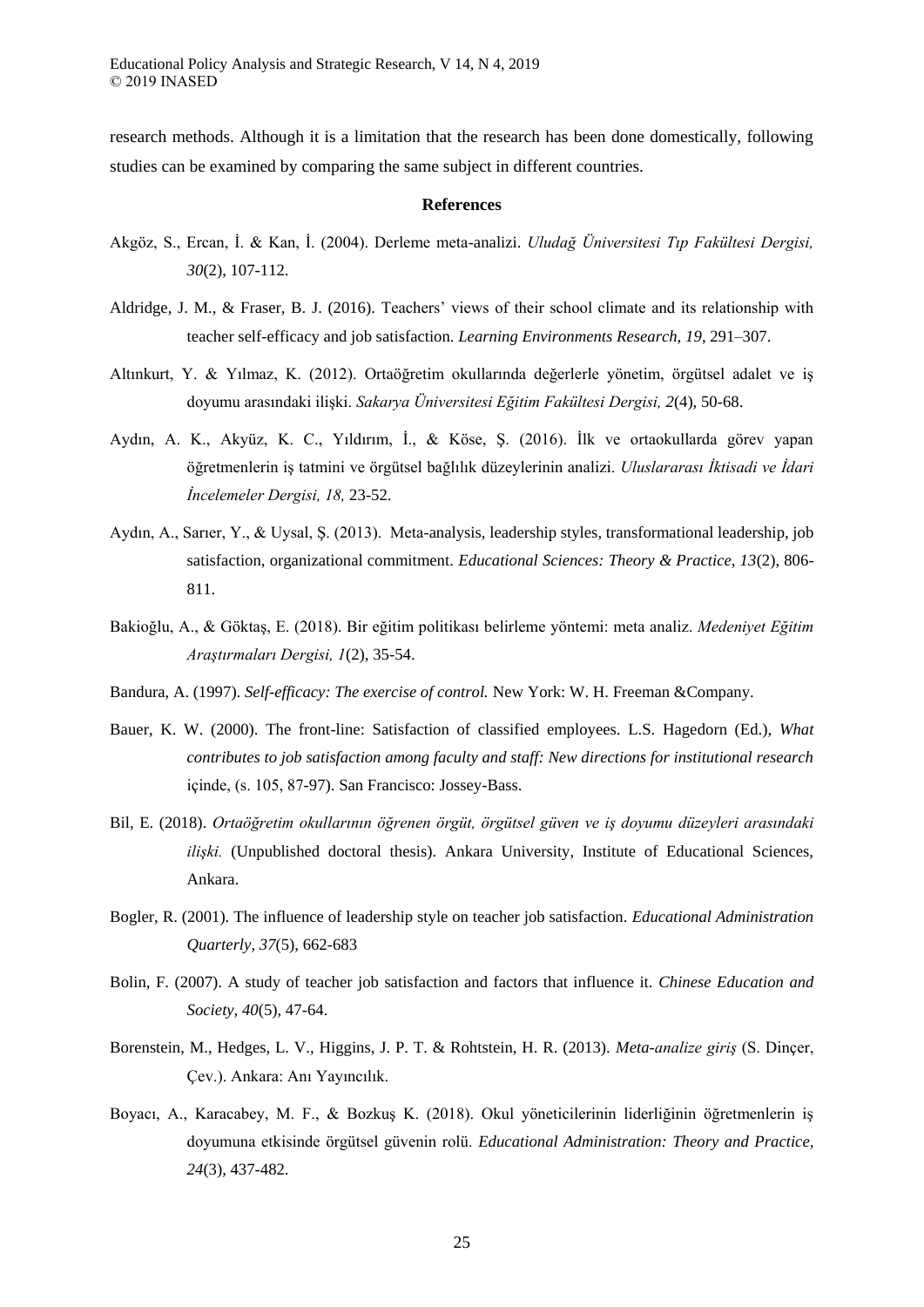- Bozalp-Ünal, S. (2017). *Dönüşümcü liderliğin örgütsel çıktılara etkisi: Bir meta analiz çalışması.* (Unpublished doctoral thesis). Eskişehir Osmangazi University, Institute of Social Sciences, Eskişehir.
- Buluç, B. & Demir, S. (2015). İlk ve ortaokul öğretmenlerinin öz-yeterlik algıları ile iş doyumları arasındaki ilişki*. Ahi Evran Üniversitesi Kırşehir Eğitim Fakültesi Dergisi, 16*(1), 289-308.
- Büyükgöze, H., & Özdemir, M. (2017). İş doyumu ile öğretmen performansı ilişkisinin duygusal olaylar kuramı çerçevesinde incelenmesi. *İnönü Üniversitesi Eğitim Fakültesi Dergisi, 18*(1), 3111- 325.
- Briones, E., Taberner, C., & Arenas, A. (2010). Job Satisfaction of Secondary School Teachers: Effect of Demographic and Psycho-Social Factor. *Revista de Psicología del Trabajo y de las Organizaciones, 26*(2), 115-122.
- Borenstein, M., Hedges, L. V., Higgins, J. P. T. & Rohtstein, H. R. (2013). Meta-analize giriş (S. Dinçer, Çev.). Ankara: Anı Yayıncılık.
- Canbay, S. (2007). *İlköğretim okullarında çalışan öğretmenlerin iş doyumu ve denetim odağı ilişkisi*. (Unpublished master's thesis). Dokuz Eylül University, Institute of Educational Sciences, İzmir.
- Carpara, G. V., Barbaranelli, C., Stecca, P., & Malone, P. S. (2006). Teachers' selfefficacy beliefs as determinants of job satisfaction and students' academic achievement: A study at the school level. *Journal of School Psychology, 44*, 473- 490.
- Cogaltay, N., Yalcin, M., & Karadag, E. (2016). Educational leadership and job satisfaction of teachers: a meta-analysis study on the studies published between 2000 and 2016 in Turkey. *Eurasian Journal of Educational Research, 62*, 255-282.
- Cohen, L., Manion, L. & Morrison, K. (2007). Research methods in education (6. bs.). New York: Routledge
- Costanza, D.P., Badger, J. M., Fraser, R. L., Severt, J. B., & Gade, P. A. (2012). Generational differences in work-related attitudes: A meta-analysis. *Journal of Business and Psychology, 27*(4), 375- 394.
- Çolak, İ., Altınkurt, Y., & Yılmaz, K. (2017). Öğretmenlerin özerklik davranışları ile iş doyumları arasındaki ilişki. *Karadeniz Sosyal Bilimler Dergisi, 9*(2), 189-208.
- Demirel, H. (2014). An investigation of the relationship between job and life satisfaction among teachers. *Procedia Social and Behavioral Sciences, 116*, 4925 – 4931.
- Demirtaş, H. (2010). Dershane öğretmenlerinde örgütsel bağlılık ve iş doyumu. *İnönü Üniversitesi Eğitim Fakültesi Dergisi, 11*(2), 177-206.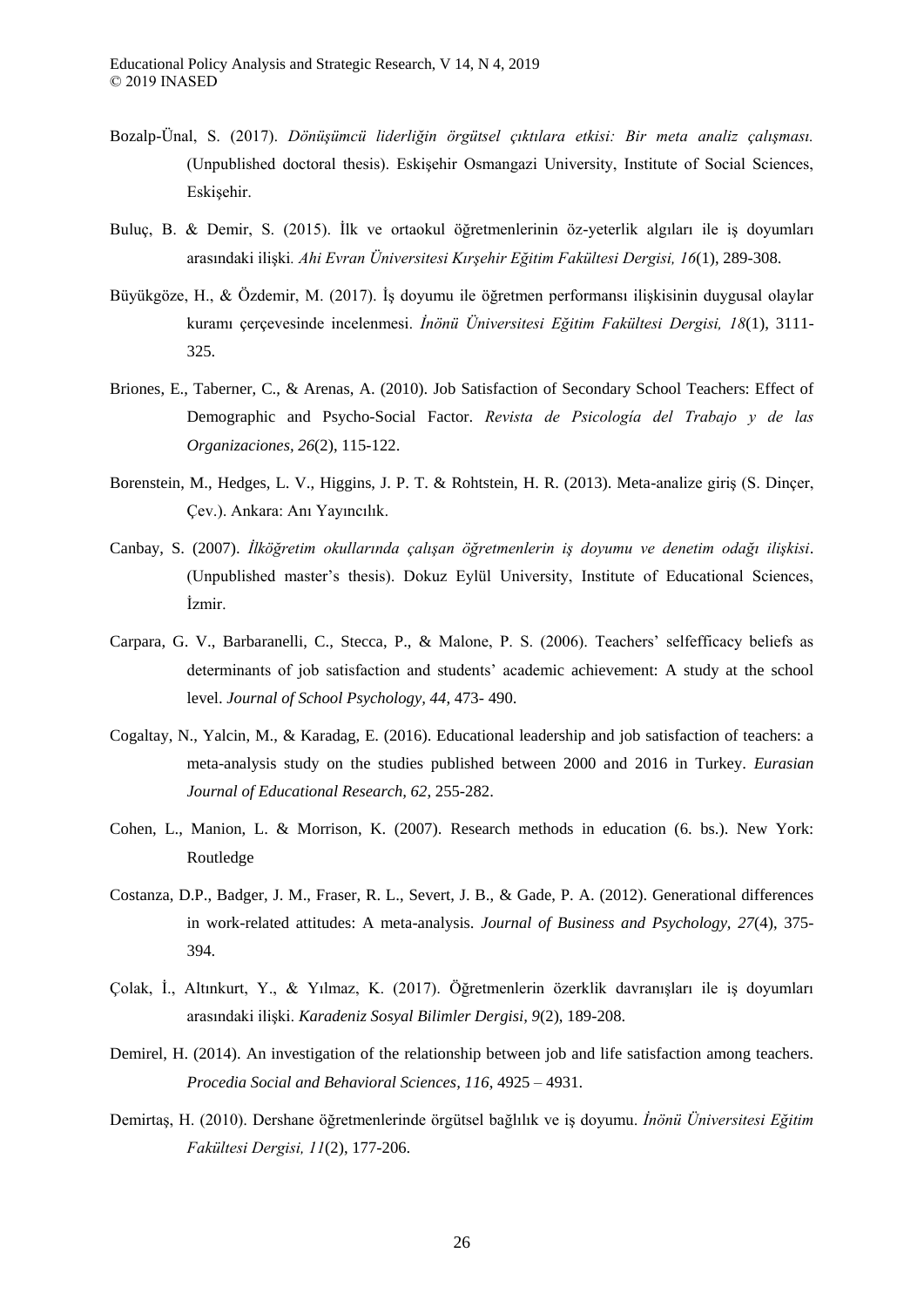- Dinham, S., & Scott, C. (1998). A three domain model of teacher and school executive career satisfaction. *Journal of Educational Administration, 36*, 362-378.
- Dinçer, S. (2014). *Eğitim bilimlerinde uygulamalı meta-analiz*. Ankara: Pegem Akademi.
- Drucker, P. (2011). *Büyük değişimler çağında yönetim*. İstanbul: Optimist.
- Diri, M. S., & Kıral, E. (2016). Ortaokul öğretmenlerinin iş doyumlarının mesleki tükenmişlik düzeylerine etkisi. *Mehmet Akif Ersoy Üniversitesi Eğitim Fakültesi Dergisi, 39*, 125-149.
- Higgins, J. P. T. & Thompson, S. G. (2002). Quantifying heterogeneity in a meta analysis. *Statistics in Medicine*, *21*, 1539-1558.
- Jenaibi, B.A. (2010). Job satisfaction: Comparisons among diverse public organizations in the UAE. *Management Science and Engineering, 4*(3), 60-79.
- Judge, T. A., Erez, A., Bono, J. E., & Thoresen, C. J. (2003). The core self-evaluations scale: development of a measure. *Personnel Psychology, 56*(2), 303–331.
- Gamsız, Ş., Yazıcı, H., & Altun, F. (2013). Öğretmenlerde a tipi kişilik, stres kaynakları, öz yeterlik ve iş doyumu. *Turkish Studies, 8*(8), 1475-1488.
- George, J. M., & Jones, G. R. (2005). *Understanding and managing organizational behavior*. Upper Saddle River, NJ: Prentice Hall.
- Gedik, A. & Üstüner, M. (2017). Eğitim örgütlerinde örgütsel bağlılık ve iş doyumu ilişkisi: Bir meta analiz çalışması. E*-Uluslararası Eğitim Araştırmaları Dergisi, 8*(2), 41-57.
- Günbayı, İ. (2001). İlköğretim okulu öğretmenlerinin iş doyumu. *Educational Sciences: Theory & Partice. 1*(2), 337-356.
- Günay, R., Kaya, R., & Aydın, H. (2014). Çokkültürlü eğitim yaklaşımının etkililik düzeyi: bir meta-analiz çalışması. *Uşak Üniversitesi Sosyal Bilimler Dergisi, 7*(4), 145-165.
- Karabağ-Köse, E. (2014). Dezavantajlı okullarda örgütsel öğrenme ile örgütsel bağlılık ve iş doyumu arasındaki ilişkiler. *Siirt Üniversitesi Sosyal Bilimler Enstitüsü Dergisi, 2-3*(1), 21-29.
- Kennedy, B. M. (2014). *Teaching self-efficacy, job satisfaction and burnout in a public school setting.*  (Unpublished doctoral dissertation), Barry University, USA.
- Locke, E. A. (1976). *The nature and causes of job satisfaction. Handbook of Industrial and Organizational Psychology*. Chicago, IL: Rand McNally.
- Liu, X. S., & Ramsey, J. (2008). Teachers' job satisfaction: Analyses of the Teacher Follow-Up Survey in the United States for 2000–2001. *Teaching and Teacher Education, 24*, 1173–1184.
- Morgan, M., & O'Leary, M. (2004). The job satisfaction of beginning primary teachers. *Irish Journal of Education, 35*, 73–86.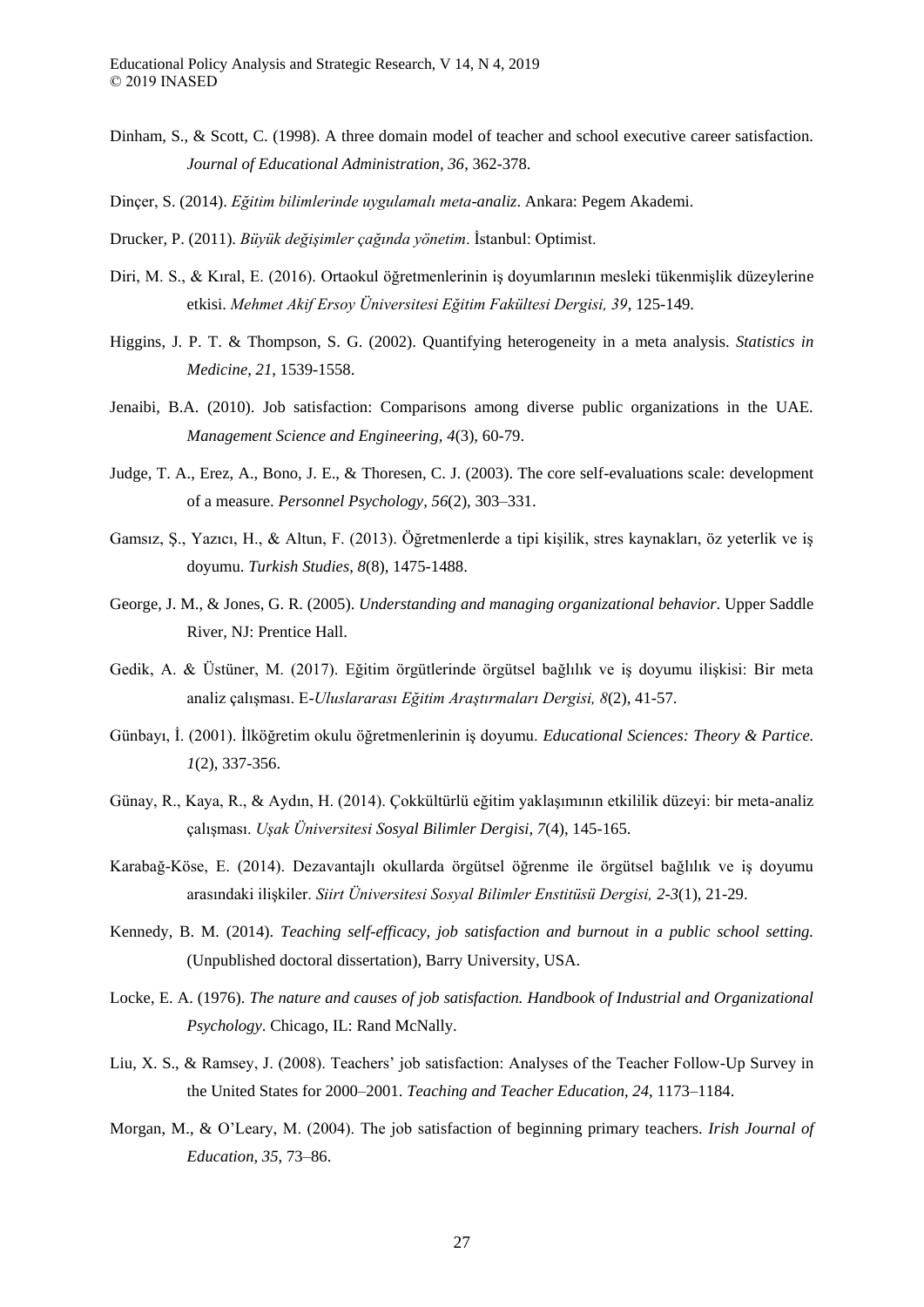- Moe, A., Pazzaglia, F., & Ronconi, L. (2010). When being able is not enough. The combined value of positive affect and self-efficacy for job satisfaction in teaching. *Teaching and Teacher Education, 26*, 1145-1153.
- Peng, Y., & Mao, C. (2015). The impact of person-job fit on job satisfaction: the mediator role of self efficacy. *Social Indicators Research, 121*, 805–813.
- Ololube, N.P. (2006), Teacher job satisfaction and motivation for school effectiveness: An assessment. *Essays in Education, 18*, 1-19.
- Özkan, A. (2017). *İlkokul ve ortaokul öğretmenlerinin iş doyumu düzeyleri (Balıkesir ili merkez ilçeler örneği)* (Unpublished master's thesis). Balıkesir University, Institute of Social Sciences, Balıkesir.
- Saari, L. M., ve Judge, T. A. (2004). Employee attitudes and job satisfaction. *Human Resource Management, 43*(4), 395-407.
- Sarıer, Y. (2013). *Eğitim kurumu müdürlerinin liderliği ile okul çıktıları arasındaki ilişkilerin meta-analiz yöntemiyle incelenmesi* (Unpublished doctoral thesis). Eskişehir Osmangazi University, Institute of Educational Sciences, Eskişehir.
- Sarpkaya, R. (2000). Liselerde çalışan öğretmenlerin iş doyumu. *Amme İdaresi Dergisi, 33*(3), 111-124.
- Shelby, L. B., & Vaske, J. J. (2008). Understanding meta-analysis: A review of the methodological literature. *Leisure Sciences, 30*(2), 96-110.
- Skaalvik, E. M., & Skaalvik, S. (2014). Teacher self-efficacy and perceived autonomy: relations with teacher engagement, job satisfaction, and emotional exhaustion. *Psychological Reports: Employment Psychology & Marketing, 114*(1), 68-77.
- Smerek, R. E., & Peterson, M. (2007). Examining Herzberg's Theory: Improving job satisfaction among non-academic employees at a university. *Research in Higher Education, 48*(2), 229-250.
- Sonmezer, M. G. & Eryaman, M. Y. (2008). A comparative analysis of job satisfaction levels of public and private school teachers. *Journal of Theory and Practice in Education, 4*(2), 20-33.
- Stephanou, G., Gkavras, G., & Doulkeridou, M. (2013). The role of teachers' self- and collective-efficacy beliefs on their job satisfaction and experienced emotions in school. *Psychology, 4*(3A), 268- 278.
- Şişman, M., & Turan, S. (2004). Bazı örgütsel değişkenler açısından çalışanların iş doyumu ve sosyal duygusal yalnızlık düzeyleri (MEB şube müdür adayları üzerinde bir araştırma). *Osmangazi Üniversitesi Sosyal Bilimler Dergisi, 5*(1), 118- 128.
- Taşdan, M., & Tiryaki, E. (2008). Özel ve devlet ilköğretim okulu öğretmenlerinin iş doyumu düzeylerinin karşılaştırılması. *Eğitim ve Bilim, 33*(147), 54-70.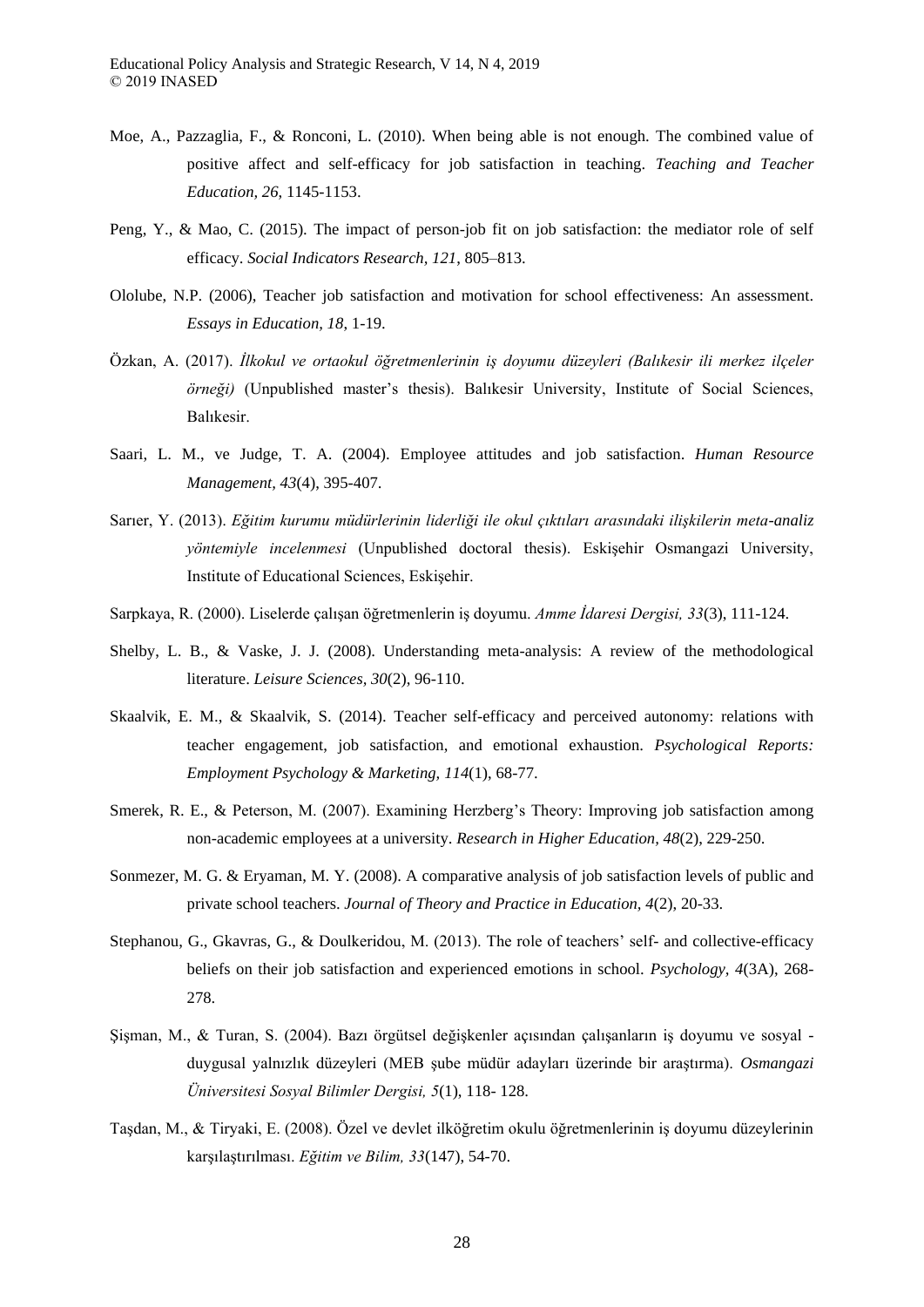- Yılmaz, A., & Boğa, C. (2011). İlköğretim okul yöneticilerinin liderlik davranış düzeyleri ile öğretmenlerin iş doyumu ilişkisi. *Educational Administration: Theory and Practice, 17*(2), 277-394.
- Yılmaz, K. (2012). İlköğretim okulu öğretmenlerinin iş doyumu düzeyleri ile örgütsel vatandaşlık davranışları arasındaki ilişki. *Anadolu Journal of Educational Sciences International, 2*(2), 1- 14.
- Yorulmaz, Y. İ., Çolak, İ., & Altınkurt, Y. (2017). A meta-analysis of the relationship between teachers' job satisfaction and burnout. *Eurasian Journal of Educational Research 71*, 175-192.
- Zhou, J., & George, J.M. (2001). When job dissatisfaction leads to creativity: encouraging the expression of voice. *Academy of Management Journal, 44*(4), 682-696.

# **Appendix 1. Studies Included in Meta-Analysis**

- Akkaya, R. (2015). *Öğretmenlerin kontrol odağı ile iş doyumu arasındaki ilişki.* (Y Unpublished master's thesis). Adnan Menderes University, Institute of Social Sciences, Aydın.
- Başalp, N. (2001). *İlköğretim okullarında öğretmenlerin iş tatmin düzeylerinin karşılaştırılması (Sakarya İlinde Bir Uygulama).* (Unpublished master's thesis). Sakarya Üniversitesi, Institute of Social Sciences, Sakarya.
- Bilir, M. E. (2007). *Öğretmen algılarına göre ilköğretim okul yöneticilerin dönüşümcü liderlik özellikleriyle öğretmenlerin iş doyumu ilişkisinin incelenmesi.* (Unpublished master's thesis). Selçuk University, Institute of Social Sciences, Konya.
- Çelik, O. T. (2011). *İlköğretim okulu yöneticilerinin ve öğretmenlerinin örgütsel adalet algıları ile iş doyumları arasındaki ilişki.* (Unpublished master's thesis). Selçuk University, Institute of Social Sciences, Konya.
- Gençtürk, A. (2008). *İlköğretim okulu öğretmenlerinin öz-yeterlik algıları ve iş doyumlarının çeşitli değişkenler açısından incelenmesi.* (Unpublished master's thesis). Zonguldak Karaelmas University, Institute of Social Sciences, Zonguldak.
- Gergin, B. (2006). *İlköğretim okulu öğretmenlerinin iş doyum düzeyleri (Çorum ili örneği).* (Unpublished master's thesis). Gazi University, Institute of Educational Sciences, Ankara.
- Gündüz, H. (2008). *İlköğretim okullarında örgütsel iklim ile öğretmenlerin iş doyumu arasındaki ilişki.*  (Unpublished master's thesis). Gaziantep University, Institute of Social Sciences, Gaziantep.
- Karakaya-Çiçek, H., ve Çoruk, H. (2017). İlköğretim okullarında görev yapan öğretmenlerin okul yaşam kalitesi algıları ile iş doyumu algıları arasındaki ilişki. *Dicle Üniversitesi Ziya Gökalp Eğitim Fakültesi Dergisi, 31*, 750-761.
- Karataş, S., ve Güleş, H. (2010). İlköğretim okulu öğretmenlerinin iş tatmini ile örgütsel bağlılığı arasındaki ilişki. *Uşak Üniversitesi Sosyal Bilimler Dergisi, 3*(2). 74-89.